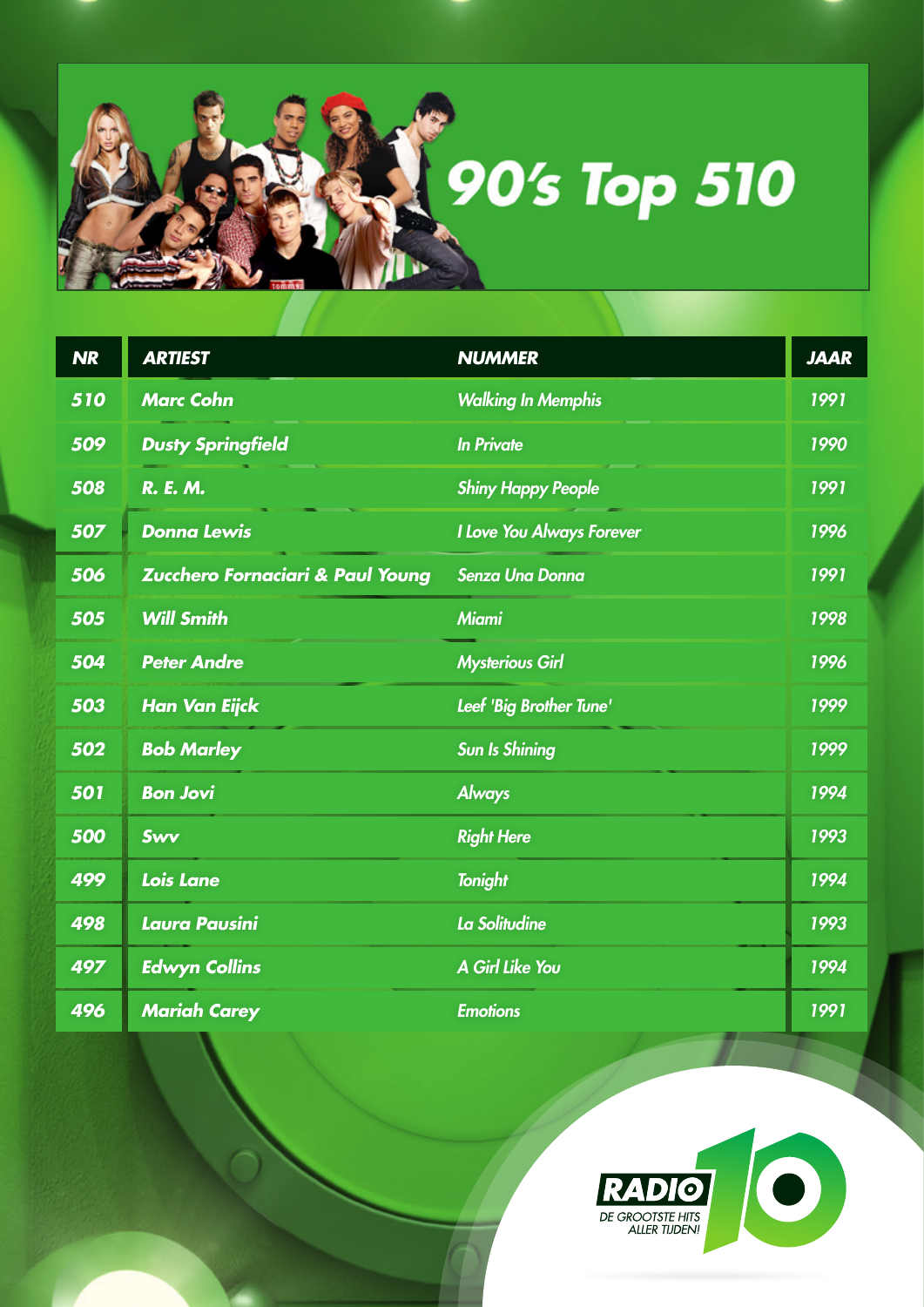| <b>NR</b> | <b>ARTIEST</b>                              | <b>NUMMER</b>                        | <b>JAAR</b> |
|-----------|---------------------------------------------|--------------------------------------|-------------|
| 495       | <b>Eternal &amp; Be Be Winans</b>           | I Wanna Be The Only One              | 1997        |
| 494       | <b>Lucilectric</b>                          | <b>Madchen</b>                       | 1994        |
| 493       | <b>Wet Wet Wet</b>                          | <b>Goodnight Girl</b>                | 1992        |
| 492       | <b>The Cardigans</b>                        | <b>My Favourite Game</b>             | 1998        |
| 491       | <b>Sarah Brightman &amp; Andrea Bocelli</b> | Time To Say Goodbye (Con Te Partiro) | 1997        |
| 490       | <b>Tom Cochran</b>                          | Life Is A Highway                    | 1992        |
| 489       | <b>London Beat</b>                          | You Bring On The Sun                 | 1992        |
| 488       | <b>Mike And The Mechanics</b>               | <b>Over My Shoulder</b>              | 1995        |
| 487       | Dj Jazzy Jeff & Fresh Prince                | <b>Summertime</b>                    | 1991        |
| 486       | <b>Hero</b>                                 | Toen Ik Je Zag                       | 1997        |
| 485       | <b>The Braxtons</b>                         | <b>The Boss</b>                      | 1997        |
| 484       | <b>Maria Mckee</b>                          | <b>Show Me Heaven</b>                | 1990        |
| 483       | <b>Beverley Craven</b>                      | <b>Promise Me</b>                    | 1990        |
| 482       | <b>Marco Borsato</b>                        | <b>De Bestemming</b>                 | 1998        |
| 481       | <b>Aerosmith</b>                            | <b>Amazing</b>                       | 1994        |
| 480       | All-4-One                                   | <b>I</b> Swear                       | 1994        |
| 479       | <b>Whitney Houston</b>                      | I'm Your Baby Tonight                | 1990        |
| 478       | <b>The Goo Goo Dolls</b>                    | <b>Iris</b>                          | 1999        |
| 477       | <b>Tina Turner</b>                          | The Way Of The World                 | 1992        |
| 476       | <b>Ricky Martin</b>                         | (Un, Dos, Tres) Maria                | 1997        |
| 475       | <b>Madonna</b>                              | <b>Secret</b>                        | 1994        |
| 474       | The Bc 52's                                 | (Meet) The Flintstones               | 1994        |
| 473       | <b>Heavy D &amp; The Boyz</b>               | <b>Now That We Found Love</b>        | 1991        |
| 472       | <b>Espen Lind</b>                           | <b>When Susannah Cries</b>           | 1998        |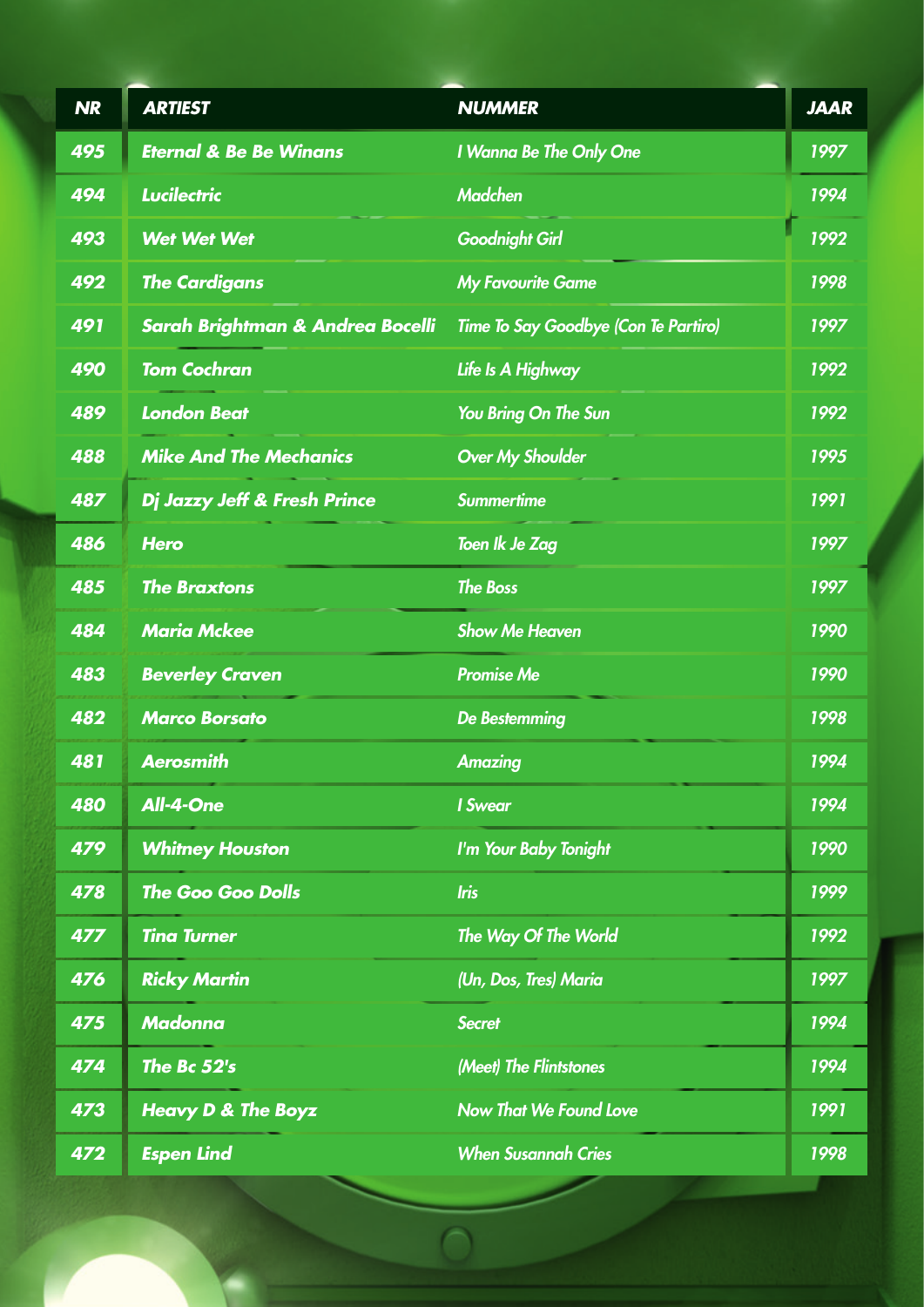| <b>NR</b> | <b>ARTIEST</b>                     | <b>NUMMER</b>                          | <b>JAAR</b> |
|-----------|------------------------------------|----------------------------------------|-------------|
| 471       | <b>George Michael</b>              | Killer/Papa Was A Rollin' Stone        | 1993        |
| 470       | <b>Suzanne Vega</b>                | <b>Tom's Diner</b>                     | 1990        |
| 469       | <b>Janet Jackson</b>               | <b>That's The Way Love Goes</b>        | 1993        |
| 468       | <b>Shania Twain</b>                | You're Still The One                   | 1998        |
| 467       | <b>Skik</b>                        | <b>Op Fietse</b>                       | 1997        |
| 466       | <b>Amber</b>                       | <b>This Is Your Night</b>              | 1996        |
| 465       | <b>Ilse Delange</b>                | I'm Not So Tough                       | 1998        |
| 464       | <b>Paul De Leeuw</b>               | Ik Wil Niet Dat Je Liegt               | 1994        |
| 463       | Vengaboys                          | <b>We Like To Party (The Vengabus)</b> | 1998        |
| 462       | <b>Celine Dion</b>                 | <b>It's All Coming Back</b>            | 1996        |
| 461       | <b>Inxs</b>                        | <b>Suicide Blonde</b>                  | 1990        |
| 460       | <b>Romeo</b>                       | <b>Coming Home</b>                     | 1998        |
| 459       | <b>2 Brothers On The 4Th Floor</b> | Never Alone                            | 1993        |
| 458       | <b>Elton John</b>                  | <b>Sacrifice</b>                       | 1990        |
| 457       | <b>Vanilla Ice</b>                 | Ice Ice Baby                           | 1990        |
| 456       | <b>Blof</b>                        | Harder Dan Ik Hebben Kan               | 1999        |
| 455       | <b>Vaya Con Dios</b>               | <b>Nah Neh Nah</b>                     | 1990        |
| 454       | <b>The Cranberries</b>             | <b>Zombie</b>                          | 1994        |
| 453       | <b>Adamski</b>                     | <b>Killer</b>                          | 1990        |
| 452       | <b>The Christians</b>              | <b>Words</b>                           | 1990        |
| 451       | <b>Los Del Rio</b>                 | <b>Macarena</b>                        | 1996        |
| 450       | <b>Nightcrawlers</b>               | <b>Push The Feeling On</b>             | 1995        |
| 449       | Mr. Big                            | <b>Wild World</b>                      | 1994        |
| 448       | <b>Backstreet Boys</b>             | <b>Quit Playing Games</b>              | 1996        |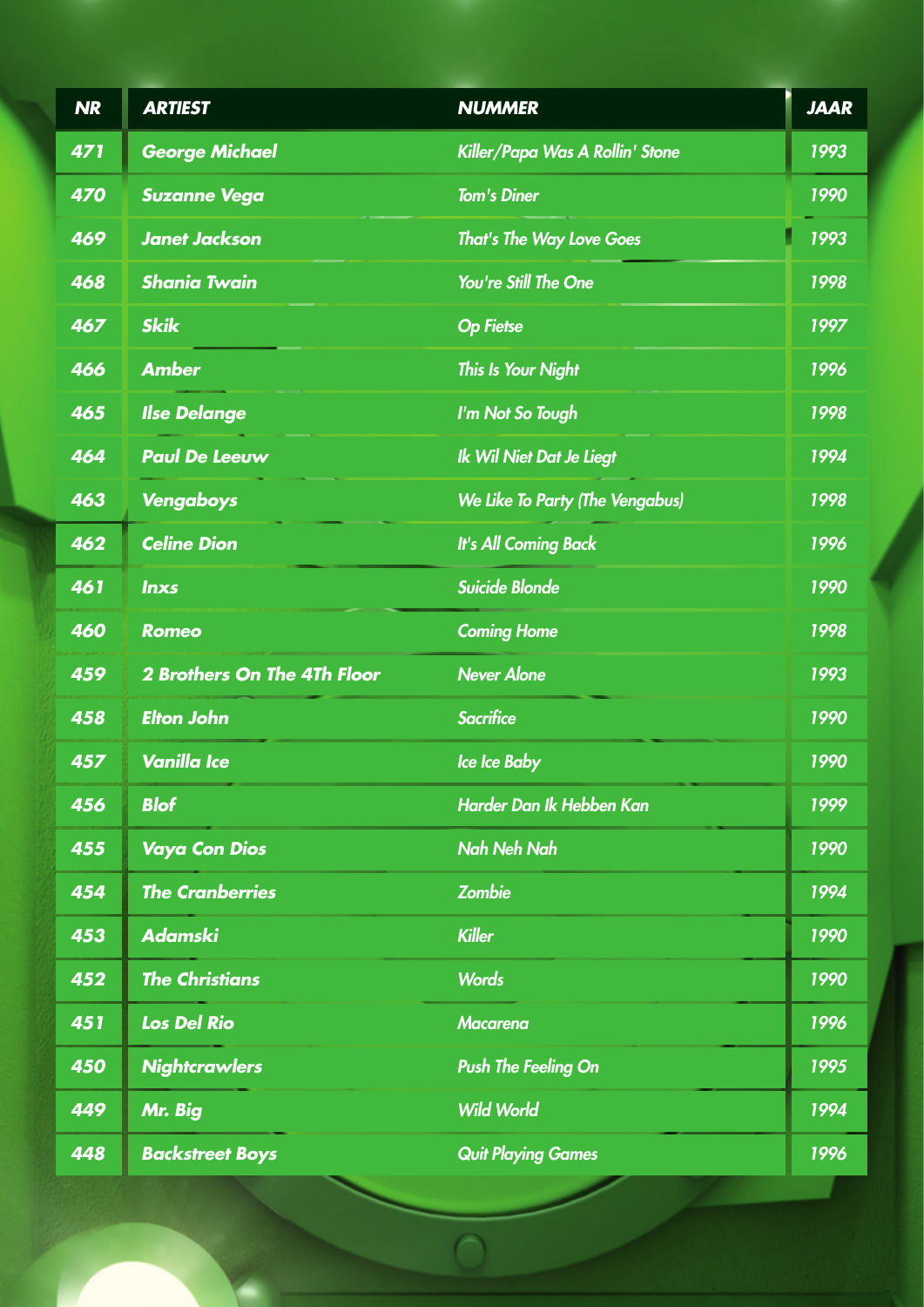| <b>NR</b> | <b>ARTIEST</b>                       | <b>NUMMER</b>                           | <b>JAAR</b> |
|-----------|--------------------------------------|-----------------------------------------|-------------|
| 447       | <b>Roxette</b>                       | <b>Fading Like A Flower</b>             | 1991        |
| 446       | <b>Rod Stewart &amp; Tina Turner</b> | <b>It Takes Two</b>                     | 1990        |
| 445       | Luniz                                | I Got 5 On It                           | 1996        |
| 444       | <b>The Rolling Stones</b>            | <b>Anybody Seen My Baby</b>             | 1990        |
| 443       | <b>Big Mountain</b>                  | <b>Baby, I Love Your Way</b>            | 1994        |
| 442       | <b>Alanis Morissette</b>             | <b>Head Over Feat</b>                   | 1996        |
| 441       | <b>Swing Out Sister</b>              | <b>Am I The Same Girl</b>               | 1992        |
| 440       | <b>Maxi Priest</b>                   | Close To You                            | 1990        |
| 439       | <b>Blue Boy</b>                      | <b>Remember Me</b>                      | 1997        |
| 438       | <b>The Verve</b>                     | <b>Bitter Sweet Symphony</b>            | 1997        |
| 437       | <b>No Doubt</b>                      | <b>Don't Speak</b>                      | 1997        |
| 436       | <b>Nice Device</b>                   | <b>Cool Corona</b>                      | 1993        |
| 435       | <b>Fugees</b>                        | Killing Me Softly With His Song         | 1996        |
| 434       | <b>Charles &amp; Eddie</b>           | <b>Would I Lie To You</b>               | 1992        |
| 433       | <b>Right Said Fred</b>               | <b>Don't Talk Just Kiss</b>             | 1992        |
| 432       | <b>Prince</b>                        | <b>Cream</b>                            | 1991        |
| 431       | <b>Ronan Keating</b>                 | <b>When You Say Nothing At All</b>      | 1999        |
| 430       | De Dijk                              | Als Ze Er Niet Is                       | 1994        |
| 429       | <b>Vanessa Paradis</b>               | <b>Be My Baby</b>                       | 1992        |
| 428       | <b>Celine Dion</b>                   | My Heart Will Go On                     | 1998        |
| 427       | <b>Stardust</b>                      | <b>The Music Sounds Better With You</b> | 1998        |
| 426       | <b>Leann Rimes</b>                   | <b>How Do I Live</b>                    | 1998        |
| 425       | <b>Joe Cocker</b>                    | <b>Summer In The City</b>               | 1994        |
| 424       | <b>George Michael</b>                | <b>Praying For Time</b>                 | 1990        |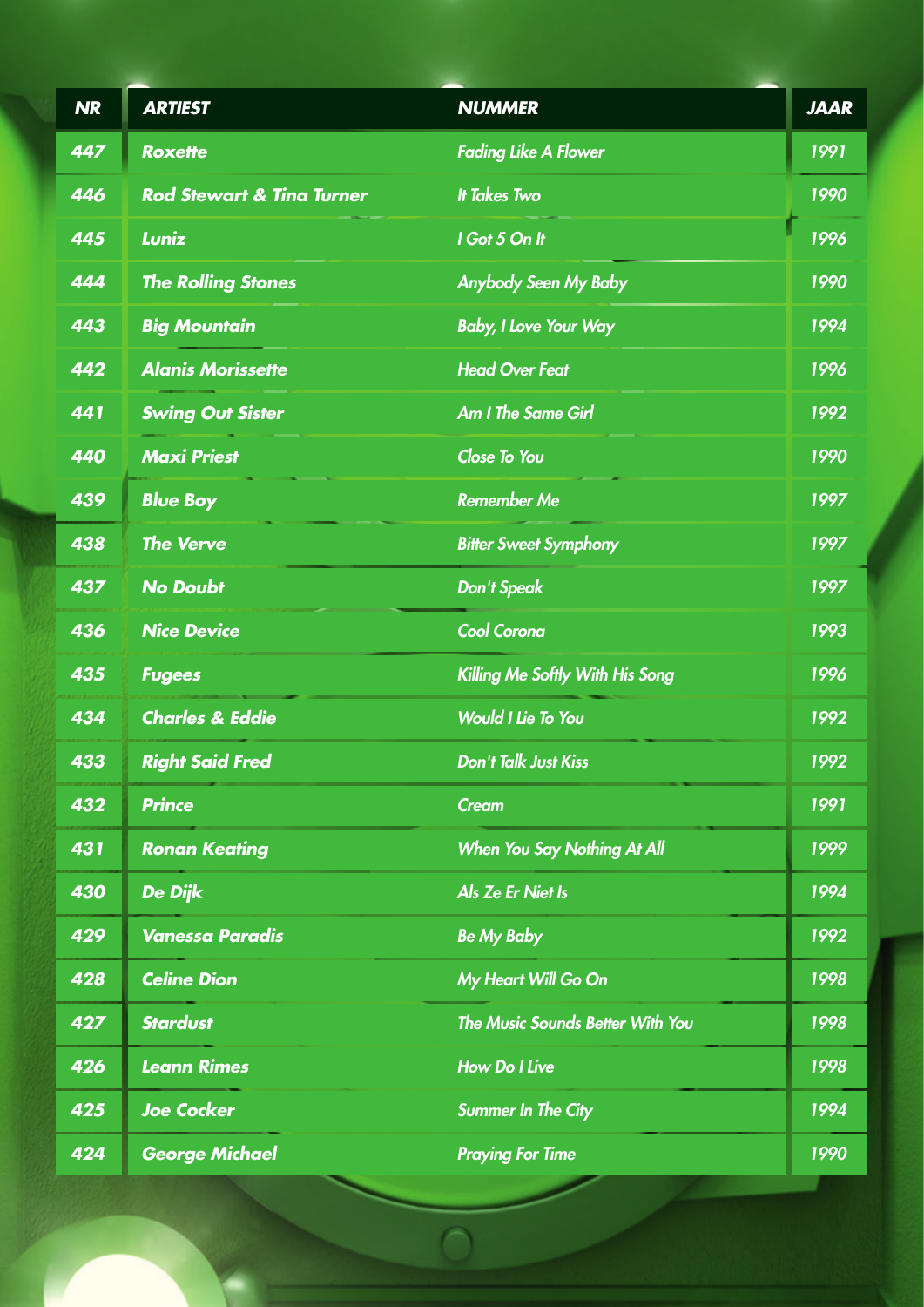| <b>NR</b> | <b>ARTIEST</b>                         | <b>NUMMER</b>                           | <b>JAAR</b> |
|-----------|----------------------------------------|-----------------------------------------|-------------|
| 423       | <b>The Scene</b>                       | ledereen Is Van De Wereld               | 1991        |
| 422       | La Bouche                              | <b>Be My Lover</b>                      | 1995        |
| 421       | <b>Amanda Marshall</b>                 | <b>Beautiful Goodbye</b>                | 1996        |
| 420       | <b>Beats International</b>             | Dub Be Good To Me                       | 1990        |
| 419       | <b>Michael Bolton</b>                  | How Am I Supposed To Live Without You   | 1990        |
| 418       | <b>Bryan Adams</b>                     | <b>Can't Stop This Thing We Started</b> | 1991        |
| 417       | <b>Guus Meeuwis</b>                    | t Dondert En 't Bliksemt                | 1998        |
| 416       | <b>Juan Luis Guerra</b>                | <b>Burbujas De Amor</b>                 | 1991        |
| 415       | Eiffel 65                              | <b>Blue</b>                             | 1999        |
| 414       | <b>Marco Borsato</b>                   | <b>Waarom Nou Jij</b>                   | 1995        |
| 413       | <b>Eric Clapton</b>                    | Layla (Unplugged)                       | 1992        |
| 412       | <b>Genesis</b>                         | <b>Tell Me Why</b>                      | 1992        |
| 411       | <b>Sting</b>                           | <b>Fields Of Gold</b>                   | 1993        |
| 410       | R. E. M.                               | <b>Man On The Moon</b>                  | 1992        |
| 409       | <b>Wamdue Project</b>                  | <b>King Of My Castle</b>                | 1999        |
| 408       | <b>Ruth Jacott &amp; Paul De Leeuw</b> | <b>Blijf Bij Mij</b>                    | 1993        |
| 407       | <b>UB40 &amp; Robert Palmer</b>        | I'll Be Your Baby Tonight               | 1990        |
| 406       | K-Ci & Jojo                            | <b>All My Life</b>                      | 1998        |
| 405       | <b>De Jazzpolitie</b>                  | <b>Liefdesliedjes</b>                   | 1993        |
| 404       | <b>Jennifer Lopez</b>                  | <b>Waiting For Tonight</b>              | 1999        |
| 403       | Chumbawamba                            | <b>Tubthumping</b>                      | 1997        |
| 402       | <b>Earth Wind And Fire</b>             | September '99                           | 1999        |
| 401       | <b>Will Smith</b>                      | Gettin' Jiggy With It                   | 1998        |
| 400       | <b>Rednex</b>                          | <b>Cotton Eye Joe</b>                   | 1994        |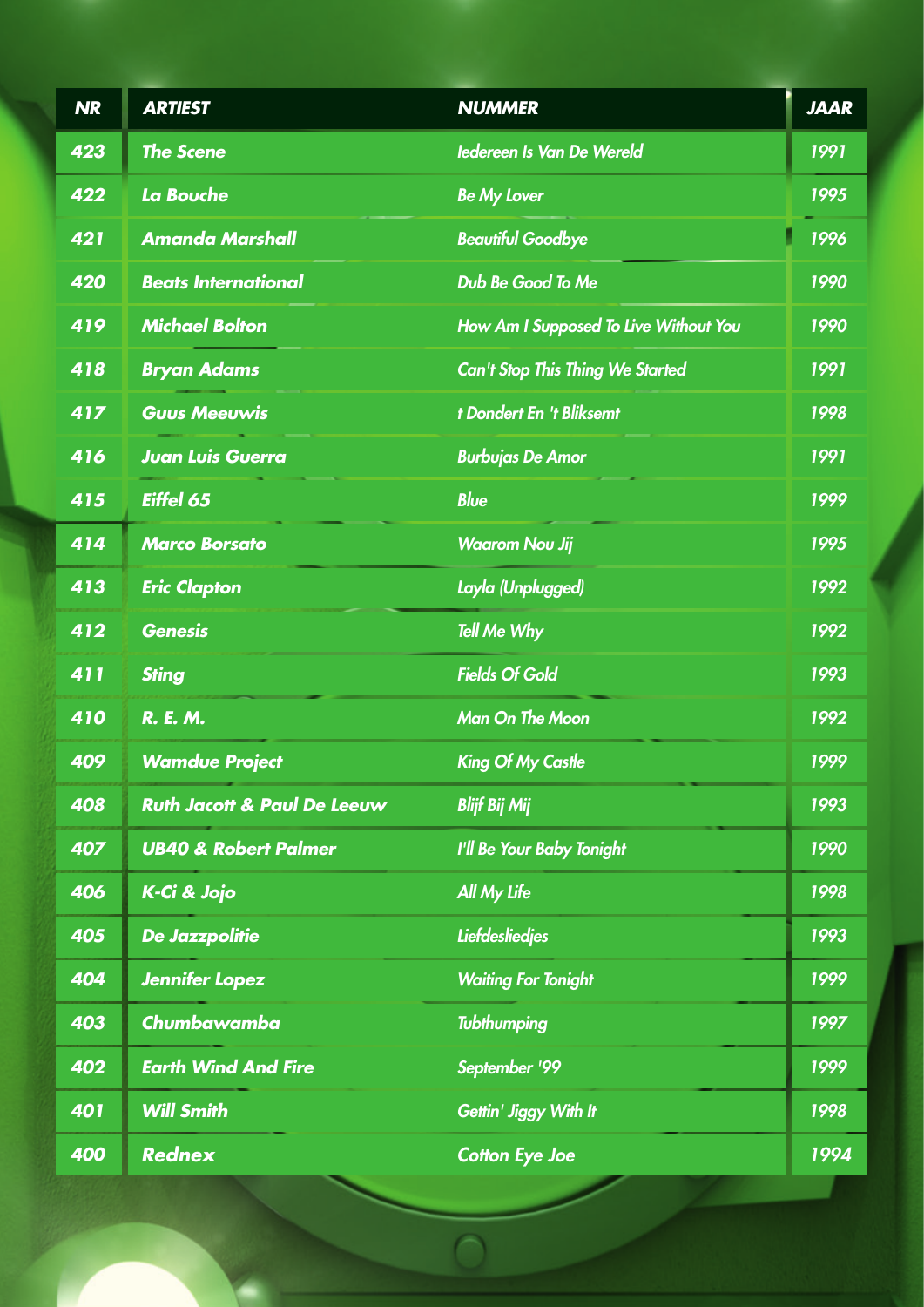| <b>NR</b> | <b>ARTIEST</b>             | <b>NUMMER</b>                     | <b>JAAR</b> |
|-----------|----------------------------|-----------------------------------|-------------|
| 399       | <b>Bellini</b>             | <b>Samba De Janeiro</b>           | 1997        |
| 398       | <b>Aswad</b>               | <b>Shine</b>                      | 1994        |
| 397       | <b>Blof</b>                | <b>Wat Zou Je Doen</b>            | 1998        |
| 396       | <b>En Vogue</b>            | <b>Free Your Mind</b>             | 1992        |
| 395       | <b>Robbie Williams</b>     | <b>She's The One</b>              | 1999        |
| 394       | <b>Deee-Lite</b>           | <b>Groove Is In The Heart</b>     | 1990        |
| 393       | <b>Gabrielle</b>           | <b>Dreams</b>                     | 1993        |
| 392       | <b>Undercover</b>          | <b>Baker Street</b>               | 1992        |
| 391       | <b>Texas</b>               | <b>Say What You Want</b>          | 1998        |
| 390       | <b>Diana King</b>          | <b>Shy Guy</b>                    | 1995        |
| 389       | <b>Deep Blue Something</b> | <b>Breakfast At Tiffany's</b>     | 1996        |
| 388       | <b>Robin S</b>             | <b>Show Me Love</b>               | 1993        |
| 387       | <b>Emf</b>                 | <b>Unbelievable</b>               | 1990        |
| 386       | <b>Lonnie Gordon</b>       | <b>Gonna Catch You</b>            | 1991        |
| 385       | <b>Inner Circle</b>        | <b>Games People Play</b>          | 1994        |
| 384       | <b>Whigfield</b>           | <b>Saturday Night</b>             | 1994        |
| 383       | <b>Cher</b>                | <b>Shoop Shoop Song</b>           | 1991        |
| 382       | Cj Lewis                   | <b>Sweets For My Sweet</b>        | 1994        |
| 381       | <b>Christina Aguilera</b>  | <b>Genie In A Bottle</b>          | 1999        |
| 380       | <b>Pet Shop Boys</b>       | <b>Go West</b>                    | 1993        |
| 379       | <b>Marco Borsato</b>       | <b>Ik Leef Niet Meer Voor Jou</b> | 1996        |
| 378       | <b>Playahitti</b>          | <b>The Summer Is Magic</b>        | 1990        |
| 377       | <b>Whitney Houston</b>     | My Love Is Your Love              | 1999        |
| 376       | <b>Ini Kamoze</b>          | <b>Here Comes The Hotstepper</b>  | 1995        |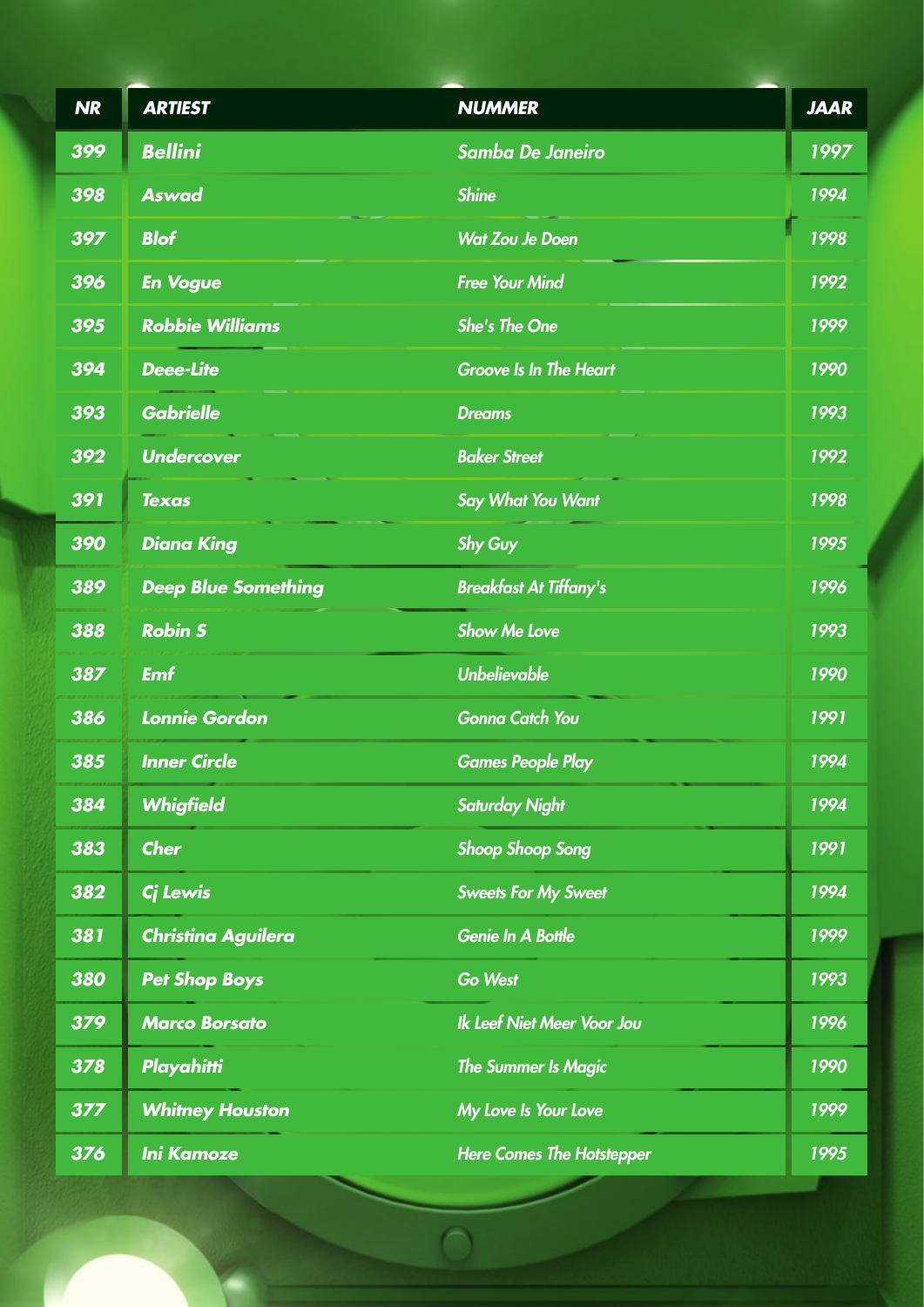| <b>NR</b> | <b>ARTIEST</b>                            | <b>NUMMER</b>                        | <b>JAAR</b> |
|-----------|-------------------------------------------|--------------------------------------|-------------|
| 375       | <b>Alanis Morissette</b>                  | <b>You Oughta Know</b>               | 1994        |
| 374       | <b>Mouse T</b>                            | Horny '98                            | 1998        |
| 373       | <b>Color Me Badd</b>                      | All 4 Love                           | 1991        |
| 372       | <b>Patrick Bruel</b>                      | <b>Casser La Voix (Live)</b>         | 1992        |
| 371       | <b>Tlc</b>                                | <b>No Scrubs</b>                     | 1999        |
| 370       | <b>Spice Girls</b>                        | <b>Spice Up Your Life</b>            | 1997        |
| 369       | <b>George Michael &amp; Mary J. Blige</b> | As                                   | 1999        |
| 368       | <b>Zouk Machine</b>                       | <b>Maldon</b>                        | 1990        |
| 367       | <b>Oleta Adams</b>                        | <b>Get Here</b>                      | 1990        |
| 366       | <b>Toni Braxton</b>                       | You're Making Me High                | 1996        |
| 365       | <b>Tina Turner</b>                        | <b>Disco Inferno</b>                 | 1993        |
| 364       | <b>Meatloaf</b>                           | I'D Lie For You And That's The Truth | 1993        |
| 363       | <b>Lighthouse Family</b>                  | <b>High</b>                          | 1998        |
| 362       | <b>Bryan Adams</b>                        | Have You Ever Really Loved A Woman?  | 1995        |
| 361       | <b>The Stone Roses</b>                    | <b>Fools Gold</b>                    | 1990        |
| 360       | <b>Backstreet Boys</b>                    | As Long As You Love Me               | 1997        |
| 359       | <b>Iggy Pop &amp; Kate Pierson</b>        | Candy                                | 1990        |
| 358       | <b>Hermes House Band</b>                  | <b>I Will Survive</b>                | 1994        |
| 357       | <b>Elton John</b>                         | <b>Circle Of Life</b>                | 1995        |
| 356       | <b>Prince</b>                             | <b>Money Don't Matter 2Night</b>     | 1992        |
| 355       | <b>Zucchero Fornaciari</b>                | Il Volo                              | 1996        |
| 354       | <b>Snow</b>                               | <b>Informer</b>                      | 1993        |
| 353       | <b>Queen</b>                              | The Show Must Go On                  | 1991        |
| 352       | <b>Bitty Mclean</b>                       | It Keeps Rainin'                     | 1993        |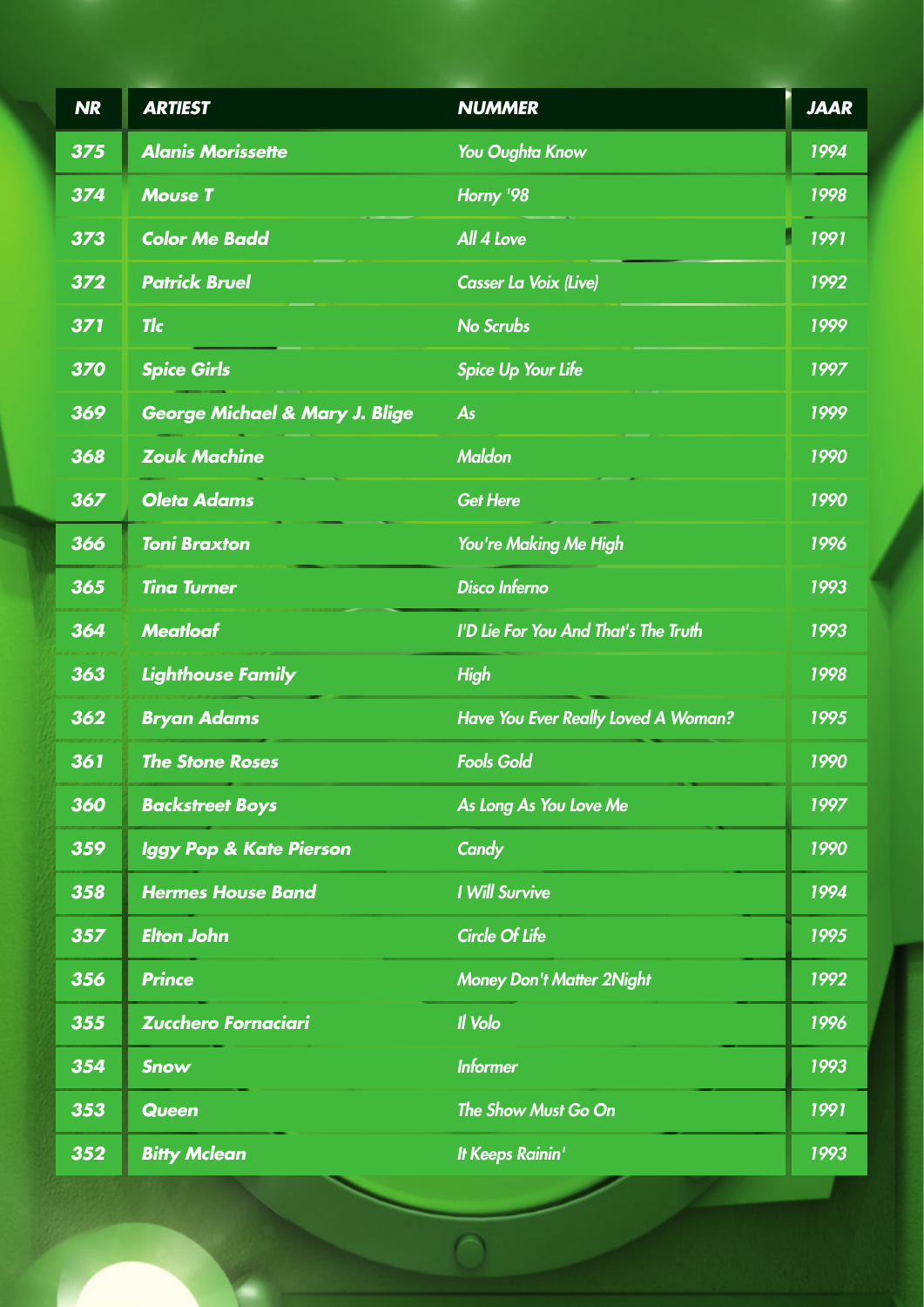| <b>NR</b> | <b>ARTIEST</b>                           | <b>NUMMER</b>                              | <b>JAAR</b> |
|-----------|------------------------------------------|--------------------------------------------|-------------|
| 351       | <b>Enrique Iglesias</b>                  | <b>Bailamos</b>                            | 1999        |
| 350       | <b>Aqua</b>                              | <b>Barbie Girl</b>                         | 1997        |
| 349       | <b>Phil Collins</b>                      | You'll Be In My Heart                      | 1999        |
| 348       | <b>Jessica</b>                           | <b>How Will I Know</b>                     | 1999        |
| 347       | <b>Eros Ramazzotti &amp; Tina Turner</b> | <b>Cose Della Vita</b>                     | 1998        |
| 346       | <b>Wilson Phillips</b>                   | <b>Hold On</b>                             | 1990        |
| 345       | <b>Anouk</b>                             | <b>Sacrifice</b>                           | 1998        |
| 344       | <b>Urban Cookie Collective</b>           | The Key, The Secret                        | 1994        |
| 343       | <b>Red Hot Chili Peppers</b>             | <b>Scar Tissue</b>                         | 1999        |
| 342       | <b>2 Unlimited</b>                       | <b>Get Ready For This</b>                  | 1991        |
| 341       | <b>De Kast</b>                           | <b>In Nije Dei</b>                         | 1997        |
| 340       | <b>Robert Palmer</b>                     | <b>Mercy Mercy Me</b>                      | 1991        |
| 339       | <b>Jewel</b>                             | <b>Foolish Games</b>                       | 1997        |
| 338       | <b>Jimmy Cliff</b>                       | <b>Hakuna Matata</b>                       | 1995        |
| 337       | <b>Bizarre Inc</b>                       | I'm Gonna Get You                          | 1992        |
| 336       | 3T                                       | <b>I</b> Need You                          | 1996        |
| 335       | <b>Jimmy Nail</b>                        | <b>Ain't No Doubt</b>                      | 1992        |
| 334       | <b>Emilia</b>                            | <b>Big Big World</b>                       | 1999        |
| 333       | <b>Fools Garden</b>                      | <b>Lemon Tree</b>                          | 1996        |
| 332       | <b>The Chimes</b>                        | I Still Haven't Found What I'm Looking For | 1990        |
| 331       | <b>Meredith Brooks</b>                   | <b>Bitch</b>                               | 1997        |
| 330       | <b>Imaani</b>                            | <b>Where Are You Now</b>                   | 1998        |
| 329       | <b>Lionel Richie</b>                     | Do It To Me                                | 1992        |
| 328       | <b>T-Spoon</b>                           | <b>Sex On The Beach</b>                    | 1997        |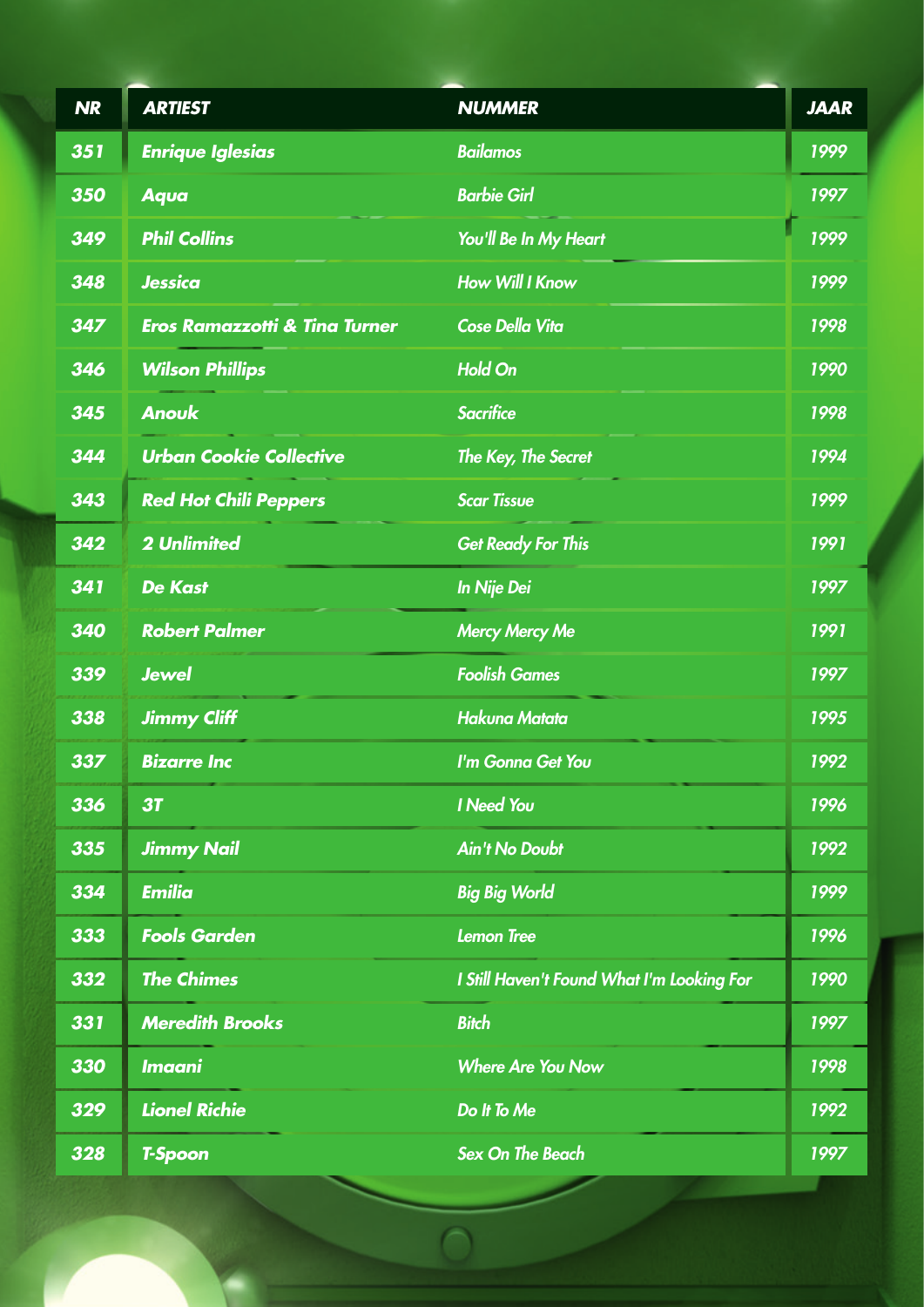| <b>NR</b> | <b>ARTIEST</b>                 | <b>NUMMER</b>               | <b>JAAR</b> |
|-----------|--------------------------------|-----------------------------|-------------|
| 327       | <b>Faith No More</b>           | <b>Easy</b>                 | 1993        |
| 326       | <b>Spin Doctors</b>            | <b>Two Princess</b>         | 1993        |
| 325       | <b>Joe Cocker</b>              | <b>You Are So Beautiful</b> | 1990        |
| 324       | <b>Des'ree</b>                 | Life                        | 1998        |
| 323       | <b>Genesis</b>                 | <b>Hold On My Heart</b>     | 1992        |
| 322       | <b>George Michael</b>          | Freedom '90                 | 1990        |
| 321       | <b>Michael Jackson</b>         | <b>You Are Not Alone</b>    | 1995        |
| 320       | <b>Gary Moore</b>              | <b>Still Got The Blues</b>  | 1990        |
| 319       | <b>Boyz li Men</b>             | <b>End Of The Road</b>      | 1992        |
| 318       | <b>Robbie Williams</b>         | Let Me Entertain You        | 1998        |
| 317       | <b>New Kids On The Block</b>   | <b>Step By Step</b>         | 1990        |
| 316       | <b>Sixpence Non The Richer</b> | <b>Kiss Me</b>              | 1999        |
| 315       | 2Pac                           | <b>California Love</b>      | 1996        |
| 314       | <b>Simply Red</b>              | <b>Stars</b>                | 1991        |
| 313       | <b>Lois Lane</b>               | <b>Fortune Fairytales</b>   | 1990        |
| 312       | <b>Bruce Springsteen</b>       | <b>Human Touch</b>          | 1992        |
| 311       | <b>Savage Garden</b>           | To The Moon And Back        | 1998        |
| 310       | <b>Wet Wet Wet</b>             | Love Is All Around          | 1994        |
| 309       | <b>Scorpions</b>               | <b>Send Me An Angel</b>     | 1991        |
| 308       | <b>Joan Osborne</b>            | One Of Us                   | 1996        |
| 307       | <b>Britney Spears</b>          | <b>Sometimes</b>            | 1999        |
| 306       | <b>Will Smith</b>              | <b>Men In Black</b>         | 1997        |
| 305       | <b>Marco Borsato</b>           | Vrij Zijn                   | 1996        |
| 304       | <b>Kris Kross</b>              | <b>Jump</b>                 | 1992        |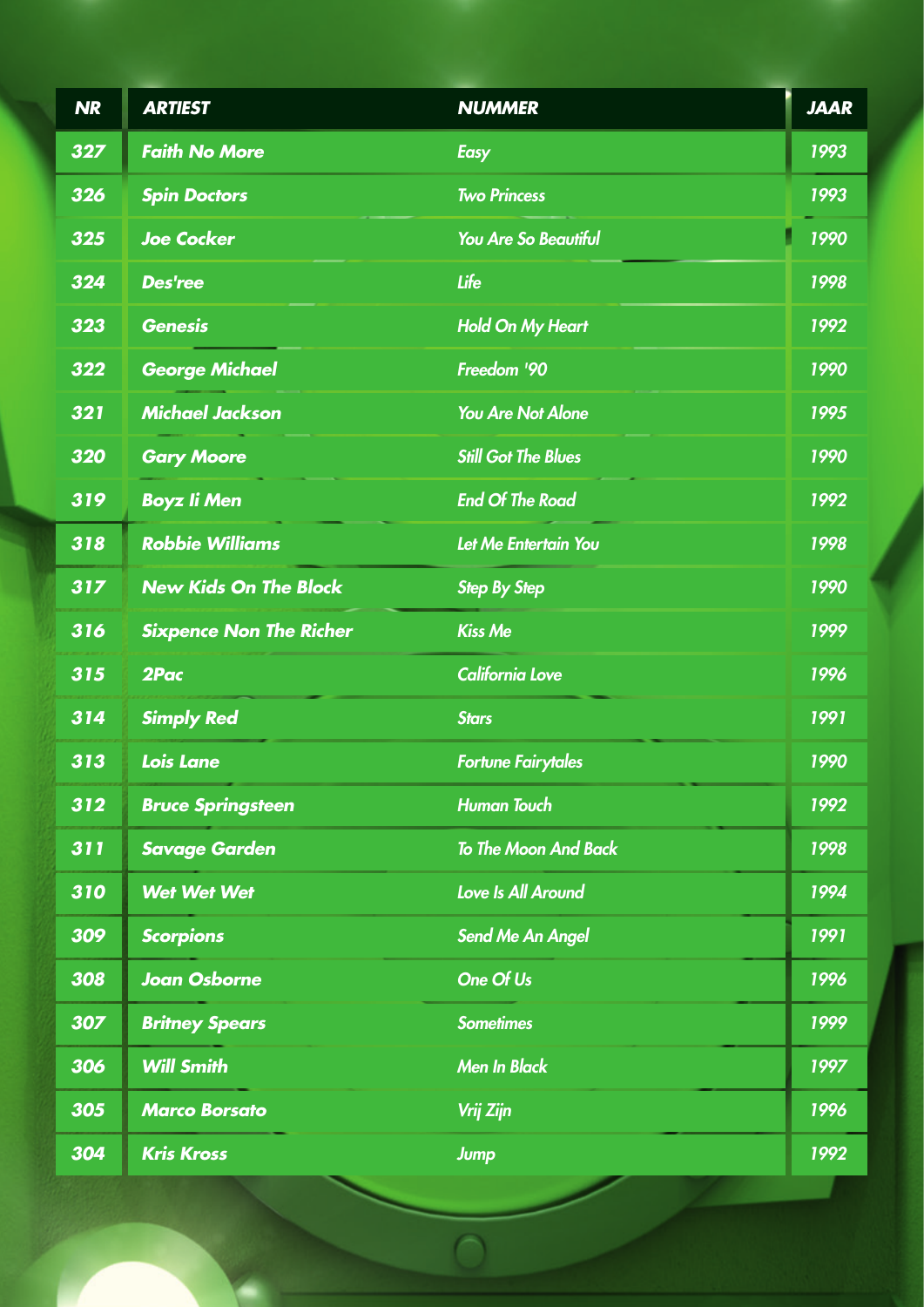| <b>NR</b>  | <b>ARTIEST</b>                       | <b>NUMMER</b>                        | <b>JAAR</b> |
|------------|--------------------------------------|--------------------------------------|-------------|
| 303        | <b>No Mercy</b>                      | <b>When I Die</b>                    | 1997        |
| 302        | <b>Mr. President</b>                 | Coco Jamboo                          | 1996        |
| 301        | <b>Double You</b>                    | <b>Please Don't Go</b>               | 1992        |
| 300        | <b>Boyzone</b>                       | <b>Love Me For A Reason</b>          | 1995        |
| 299        | <b>The Bucketheads</b>               | <b>The Bomb</b>                      | 1994        |
| 298        | <b>Roxette</b>                       | <b>It Must Have Been Love</b>        | 1990        |
| 297        | <b>Reel 2 Real</b>                   | <b>I Like To Move It</b>             | 1994        |
| 296        | <b>Natalie Imbruglia</b>             | <b>Torn</b>                          | 1998        |
| 295        | <b>Ruth Jacott</b>                   | <b>Vrede</b>                         | 1993        |
| 294        | <b>Tina Turner</b>                   | <b>When The Heartache Is Over</b>    | 1999        |
| 293        | <b>Sheryl Crow</b>                   | All I Wanna Do                       | 1994        |
| 292        | <b>Sasha</b>                         | <b>If You Believe</b>                | 1999        |
| 291        | <b>M.C. Sar &amp; The Real Mccoy</b> | It's On You                          | 1990        |
| 290        | <b>Crash Test Dummies</b>            | <b>Mmm Mmm Mmm</b>                   | 1994        |
| 289        | <b>Backstreet Boys</b>               | <b>Everybody (Backstreet's Back)</b> | 1997        |
| 288        | <b>Volumia!</b>                      | <b>Hou Me Vast</b>                   | 1998        |
| 287        | <b>Freddie Mercury</b>               | Living On My Own                     | 1993        |
| 286        | <b>The Cranberries</b>               | Ode To My Family                     | 1995        |
| 285        | 'N Sync                              | <b>I Want You Back</b>               | 1997        |
| 284        | <b>Total Touch</b>                   | I'll Say Goodbye                     | 1998        |
| 283        | <b>George Michael</b>                | <b>Fast Love</b>                     | 1996        |
| 282        | <b>Elton John</b>                    | <b>Can You Feel The Love Tonight</b> | 1995        |
| 281        | <b>Shania Twain</b>                  | <b>That Don't Impress Me Much</b>    | 1999        |
| <b>280</b> | <b>De Poema's</b>                    | <b>Mijn Houten Hart</b>              | 1999        |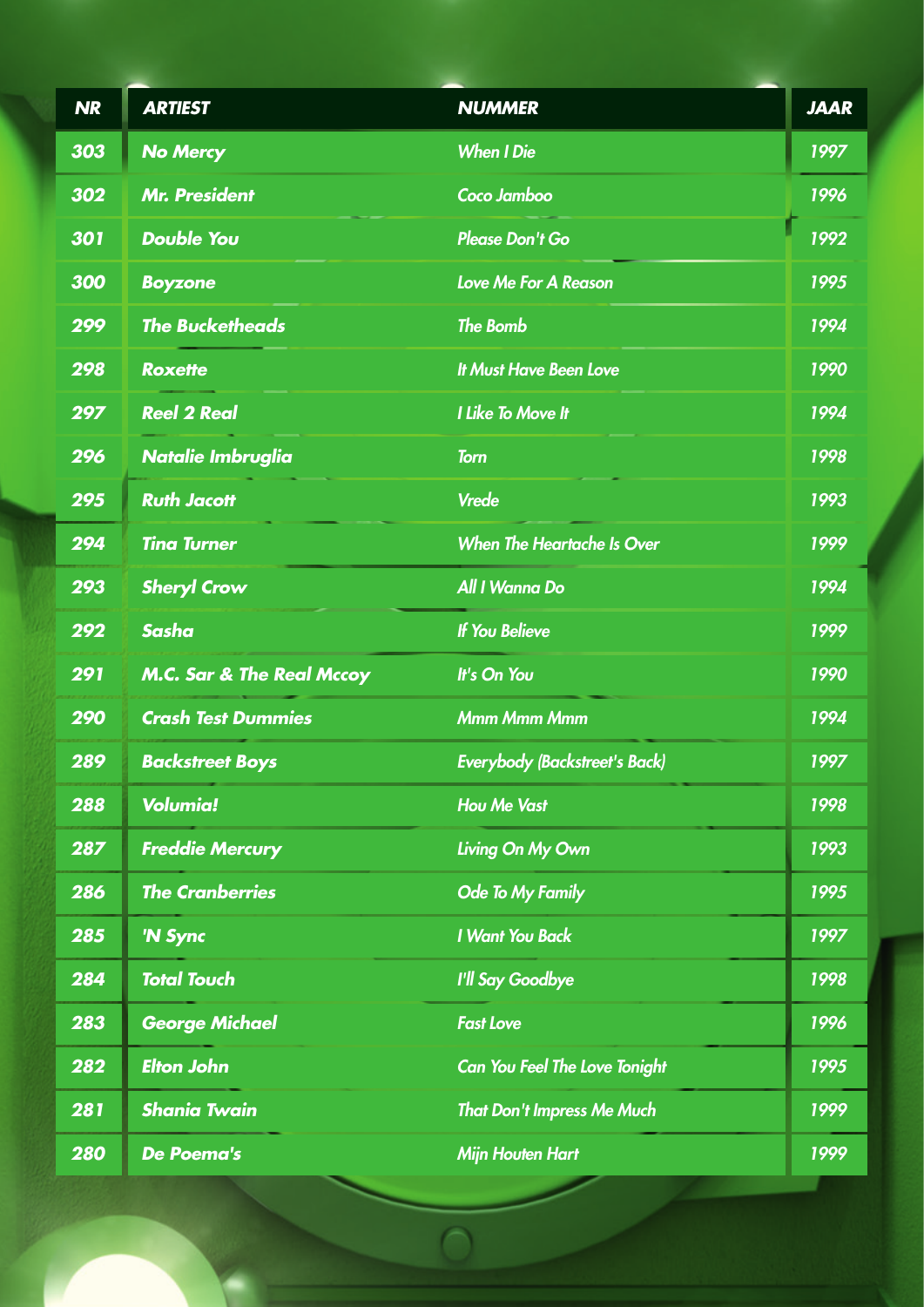| <b>NR</b> | <b>ARTIEST</b>                            | <b>NUMMER</b>                | <b>JAAR</b> |
|-----------|-------------------------------------------|------------------------------|-------------|
| 279       | <b>Snap</b>                               | The First The Last Eternity  | 1995        |
| 278       | <b>Chris Isaak</b>                        | <b>Wicked Game</b>           | 1991        |
| 277       | <b>Aerosmith</b>                          | I Don't Want To Miss A Thing | 1998        |
| 276       | <b>Scatman John</b>                       | <b>Scatman</b>               | 1995        |
| 275       | <b>Acda &amp; De Munnik</b>               | <b>Niet Of Nooit Geweest</b> | 1998        |
| 274       | <b>Nick Kamen</b>                         | <b>I Promised Myself</b>     | 1990        |
| 273       | <b>Elvis Costello</b>                     | <b>She</b>                   | 1999        |
| 272       | Coolio                                    | <b>Gangsta's Paradise</b>    | 1995        |
| 271       | <b>Blof</b>                               | <b>Liefs Uit Londen</b>      | 1998        |
| 270       | <b>Tlc</b>                                | <b>Waterfalls</b>            | 1995        |
| 269       | <b>Michael Jackson</b>                    | <b>Will You Be There</b>     | 1993        |
| 268       | <b>Lenny Kravitz</b>                      | Are You Gonna Go My Way      | 1991        |
| 267       | <b>Salt 'N Pepa</b>                       | <b>Whatta Man</b>            | 1994        |
| 266       | Gloria Estefan & Miami Sound Ma-<br>chine | <b>Get On Your Feet</b>      | 1990        |
| 265       | <b>Ginuwine</b>                           | Pony                         | 1997        |
| 264       | <b>Beckie Bell</b>                        | <b>Steppin' Out Tonight</b>  | 1992        |
| 263       | <b>Bob Marley &amp; The Wailers</b>       | <b>Iron Lion Zion</b>        | 1992        |
| 262       | <b>Vaya Con Dios</b>                      | <b>Heading For A Fall</b>    | 1992        |
| 261       | <b>The Oca Boys</b>                       | <b>Follow The Leader</b>     | 1998        |
| 260       | <b>Seal</b>                               | <b>Future Love Paradise</b>  | 1991        |
| 259       | <b>The Clash</b>                          | Should I Stay Or Should I Go | 1991        |
| 258       | <b>Roots Syndicate</b>                    | <b>Mockin' Bird Hill</b>     | 1993        |
| 257       | <b>Warren G</b>                           | <b>Regulate</b>              | 1994        |
| 256       | <b>Solid Harmonie</b>                     | I'll Be There For You        | 1998        |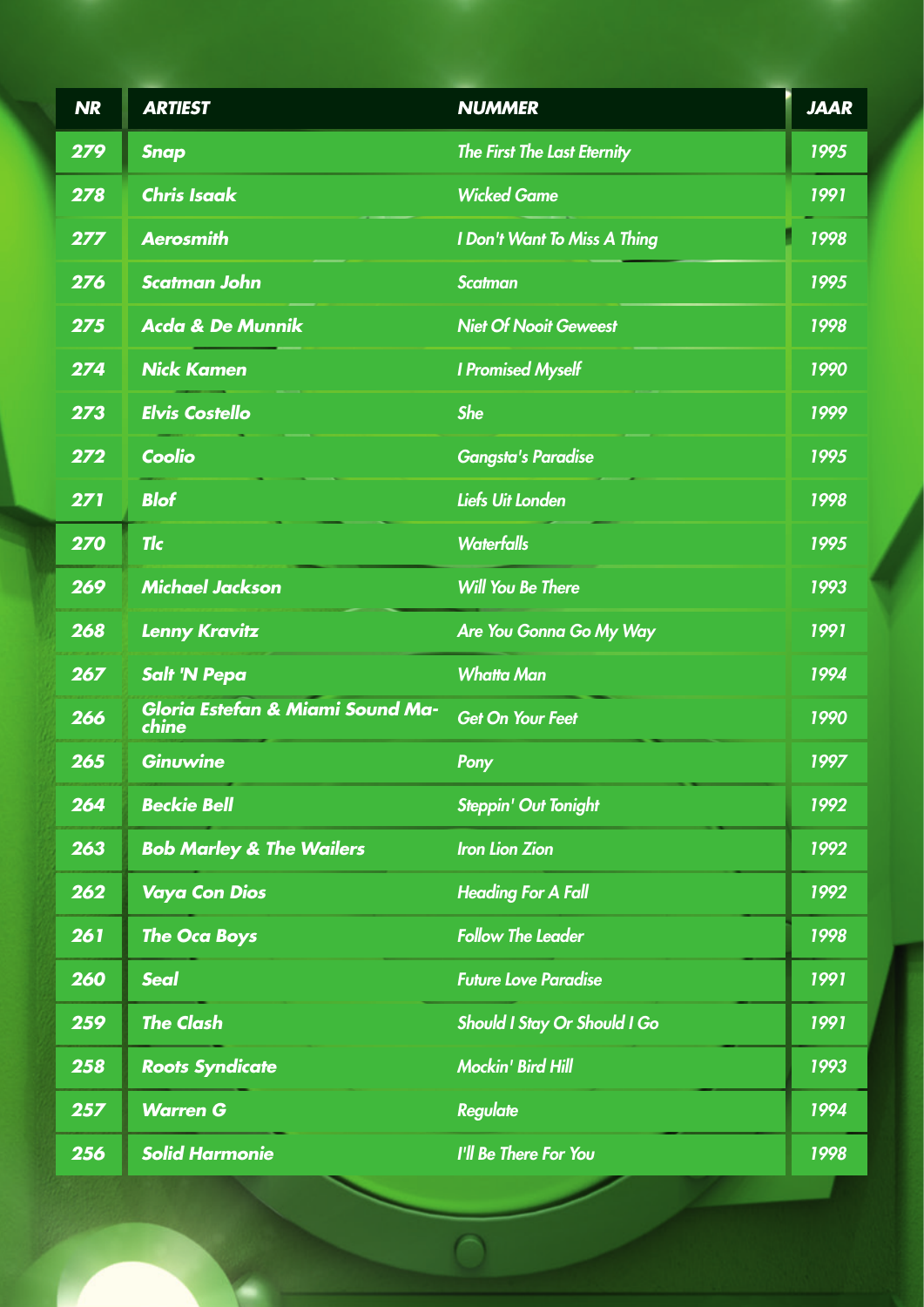| <b>NR</b> | <b>ARTIEST</b>                | <b>NUMMER</b>                | <b>JAAR</b> |
|-----------|-------------------------------|------------------------------|-------------|
| 255       | <b>Gompie</b>                 | Who The X Is Alice?          | 1994        |
| 254       | Us <sub>3</sub>               | Cantaloop                    | 1992        |
| 253       | <b>Shola Ama</b>              | You Might Need Somebody      | 1997        |
| 252       | <b>Crystal Waters</b>         | <b>Gypsy Woman</b>           | 1991        |
| 251       | <b>Timeless</b>               | <b>Where Is The Love</b>     | 1994        |
| 250       | <b>Dario G</b>                | <b>Carnival De Paris</b>     | 1998        |
| 249       | <b>Spice Girls</b>            | <b>Mama</b>                  | 1997        |
| 248       | <b>George Michael</b>         | <b>Too Funky</b>             | 1992        |
| 247       | <b>Phats &amp; Small</b>      | <b>Turn Around</b>           | 1999        |
| 246       | <b>Omc</b>                    | <b>How Bizarre</b>           | 1996        |
| 245       | <b>Manic Street Preachers</b> | <b>Motorcycle Emptiness</b>  | 1992        |
| 244       | <b>Joshua Kadison</b>         | <b>Jessie</b>                | 1994        |
| 243       | <b>Ace Of Base</b>            | <b>The Sign</b>              | 1993        |
| 242       | <b>New Kids On The Block</b>  | <b>Tonight</b>               | 1990        |
| 241       | <b>UB40</b>                   | Here I Am (Come And Take Me) | 1990        |
| 240       | <b>Savage Garden</b>          | <b>Truly Madly Deeply</b>    | 1998        |
| 239       | <b>Khaled</b>                 | <b>Aicha</b>                 | 1996        |
| 238       | <b>Paul Mccartney</b>         | <b>Hope Of Deliverance</b>   | 1993        |
| 237       | <b>New Radicals</b>           | <b>You Get What You Give</b> | 1999        |
| 236       | <b>Marco Borsato</b>          | <b>Margherita</b>            | 1996        |
| 235       | <b>Five</b>                   | <b>Everybody Get Up</b>      | 1998        |
| 234       | <b>C&amp;C Music Factory</b>  | <b>A Deeper Love</b>         | 1992        |
| 233       | <b>Queen</b>                  | You Don't Fool Me            | 1996        |
| 232       | <b>Montell Jordan</b>         | This Is How We Do It         | 1995        |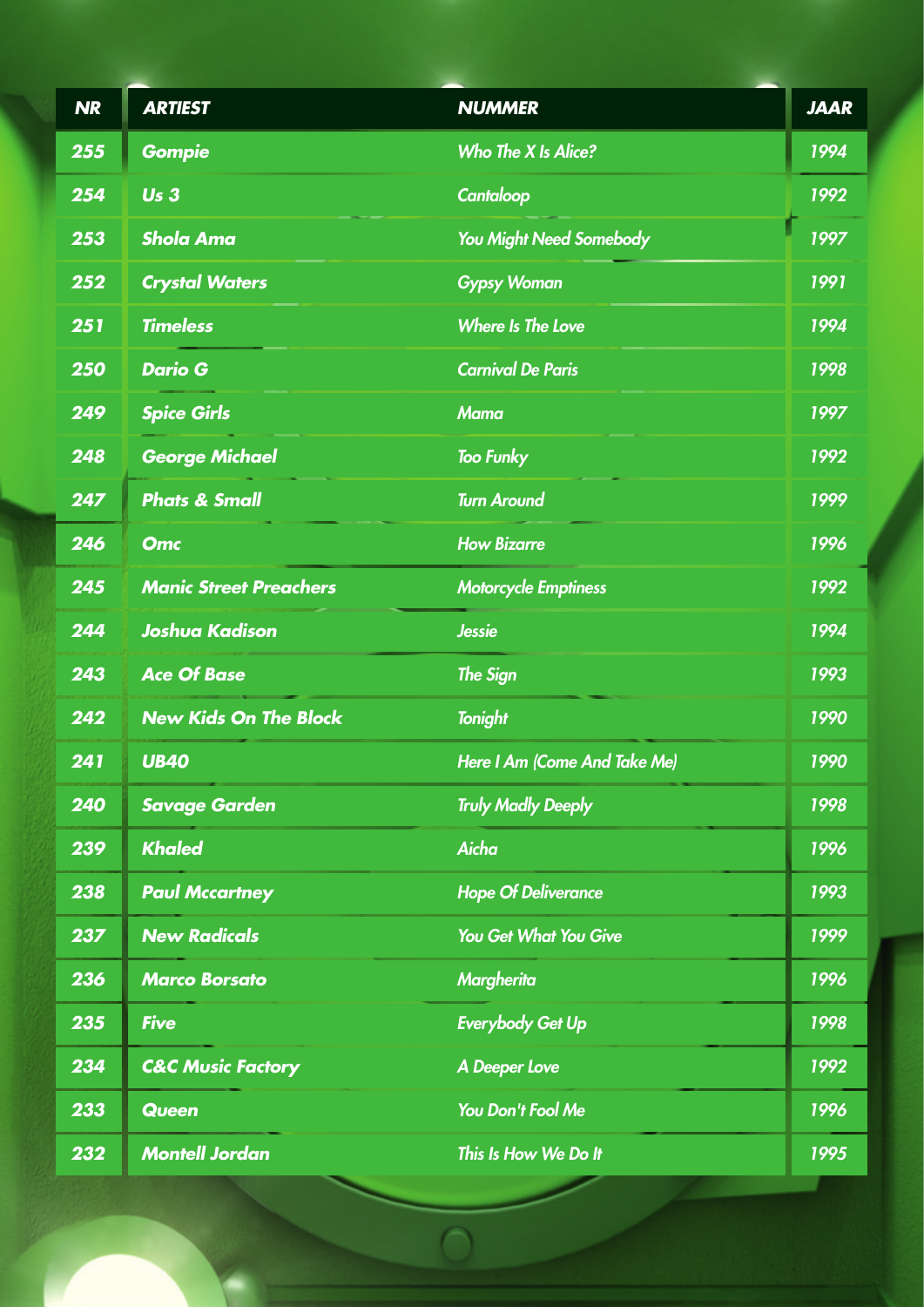| <b>NR</b> | <b>ARTIEST</b>                      | <b>NUMMER</b>                 | <b>JAAR</b> |
|-----------|-------------------------------------|-------------------------------|-------------|
| 231       | <b>Ann Lee</b>                      | 2 Times                       | 1999        |
| 230       | <b>Madonna</b>                      | This Used To Be My Playground | 1992        |
| 229       | U <sub>2</sub>                      | <b>The Sweetest Thing</b>     | 1998        |
| 228       | <b>Something Happens</b>            | <b>Parachute</b>              | 1991        |
| 227       | <b>T-Spoon</b>                      | <b>Mercedes Benz</b>          | 1995        |
| 226       | <b>Eric Clapton</b>                 | <b>Tears In Heaven</b>        | 1993        |
| 225       | <b>Moloko</b>                       | <b>Sing It Back</b>           | 1999        |
| 224       | <b>Ten Sharp</b>                    | You                           | 1991        |
| 223       | <b>Whitney Houston</b>              | I'm Every Woman               | 1993        |
| 222       | <b>The Scene</b>                    | <b>Blauw</b>                  | 1991        |
| 221       | <b>Adventures Of Stevie V</b>       | <b>Dirty Cash</b>             | 1990        |
| 220       | <b>Mariah Carey</b>                 | <b>Without You</b>            | 1994        |
| 219       | <b>Bon Jovi</b>                     | <b>In These Arms</b>          | 1993        |
| 218       | <b>Adina Howard</b>                 | <b>Freak Like Me</b>          | 1995        |
| 217       | <b>Simply Red</b>                   | <b>Fairground</b>             | 1995        |
| 216       | <b>Phil Collins</b>                 | I Wish It Would Rain Down     | 1990        |
| 215       | <b>Shanice</b>                      | <b>I Love Your Smile</b>      | 1991        |
| 214       | <b>Incognito</b>                    | Don't You Worry 'Bout A Thing | 1992        |
| 213       | <b>The Mavericks</b>                | <b>Dance The Night Away</b>   | 1998        |
| 212       | <b>En Vogue</b>                     | My Lovin'                     | 1992        |
| 211       | <b>Puff Daddy &amp; Faith Evans</b> | <b>I'll Be Missing You</b>    | 1997        |
| 210       | <b>Vaya Con Dios</b>                | <b>What's A Woman</b>         | 1990        |
| 209       | <b>Rene Froger</b>                  | <b>Just Say Hello</b>         | 1990        |
| 208       | <b>The Connells</b>                 | $74 - 75$                     | 1995        |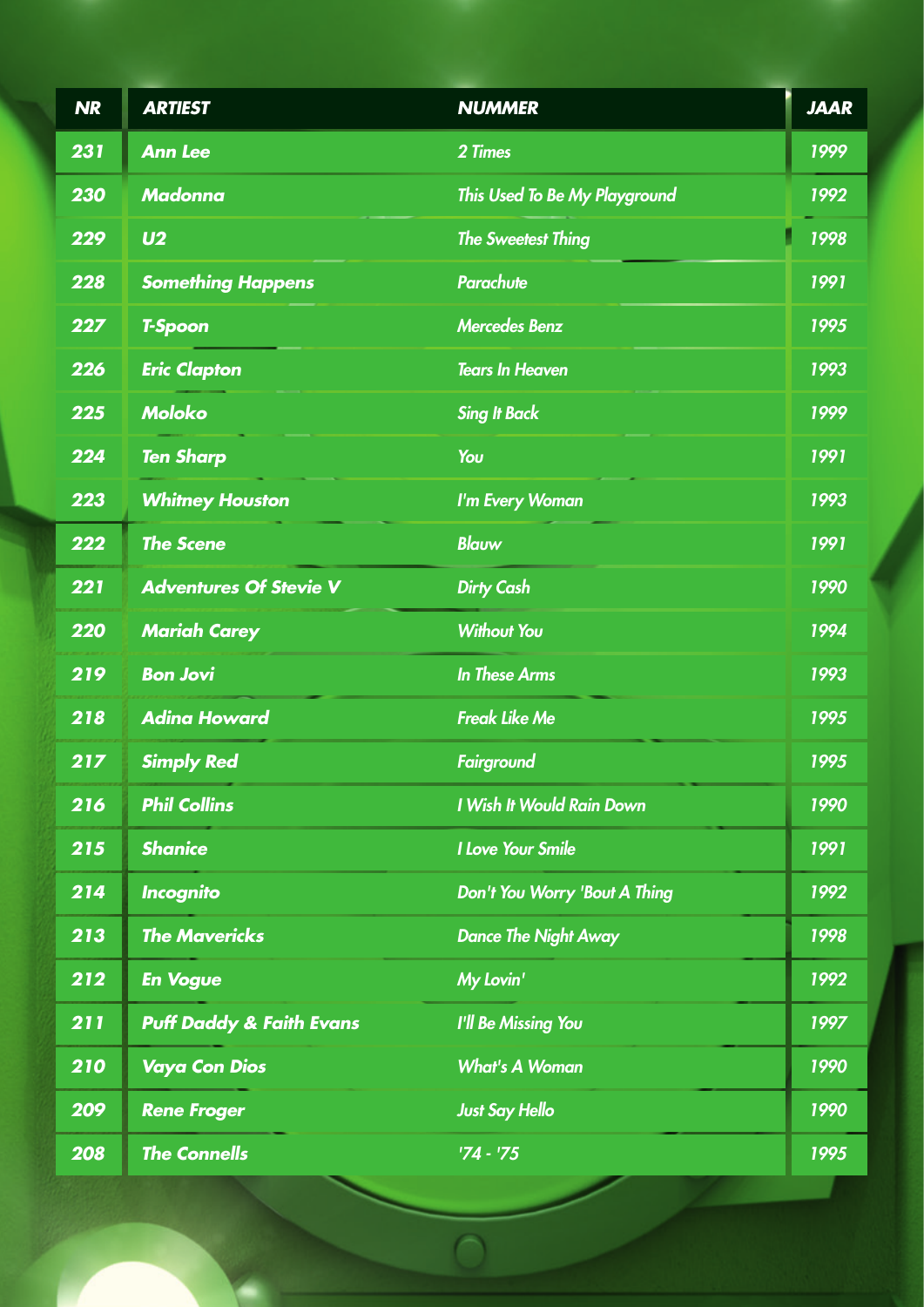| <b>NR</b> | <b>ARTIEST</b>                                        | <b>NUMMER</b>                     | <b>JAAR</b> |
|-----------|-------------------------------------------------------|-----------------------------------|-------------|
| 207       | Meja                                                  | <b>All 'Bout The Money</b>        | 1998        |
| 206       | <b>Az Yet</b>                                         | <b>Last Night</b>                 | 1996        |
| 205       | Youssou N'Dour & Neneh Cherry                         | <b>7 Seconds</b>                  | 1994        |
| 204       | <b>Skunk Anansie</b>                                  | <b>Hedonism</b>                   | 1997        |
| 203       | <b>Gipsy Kings</b>                                    | <b>Baila Me</b>                   | 1991        |
| 202       | <b>Little River Band</b>                              | <b>Forever Blue</b>               | 1995        |
| 201       | Vengaboys                                             | <b>Boom Boom Boom</b>             | 1998        |
| 200       | Mr. Big                                               | To Be With You                    | 1992        |
| 199       | <b>Color Me Badd</b>                                  | I Wanna Sex You Up                | 1991        |
| 198       | <b>Take That</b>                                      | <b>Back For Good</b>              | 1995        |
| 197       | <b>All Saints</b>                                     | <b>Never, Ever</b>                | 1998        |
| 196       | <b>Vangelis</b>                                       | <b>Conquest Of Paradise</b>       | 1995        |
| 195       | <b>Bad English</b>                                    | <b>Time Stood Still</b>           | 1992        |
| 194       | <b>Henk Westbroek</b>                                 | <b>Zelfs Je Naam Is Mooi</b>      | 1998        |
| 193       | <b>Lenny Kravitz</b>                                  | <b>Always On The Run</b>          | 1995        |
| 192       | <b>Marky Mark And The Funky Bunch Good Vibration</b>  |                                   | 1991        |
| 191       | Marco Borsato & Trijntje Oosterhuis Wereld Zonder Jou |                                   | 1997        |
| 190       | <b>UB40</b>                                           | <b>Can't Help Falling In Love</b> | 1993        |
| 189       | <b>Cher</b>                                           | <b>Strong Enough</b>              | 1999        |
| 188       | <b>Toni Braxton</b>                                   | <b>Un-Break My Heart</b>          | 1996        |
| 187       | <b>Michael Jackson</b>                                | <b>Earth Song</b>                 | 1996        |
| 186       | <b>Babyface &amp; Stevie Wonder</b>                   | How Come, How Long                | 1997        |
| 185       | <b>Fluitsma &amp; Van Tijn</b>                        | 15 Miljoen Mensen                 | 1996        |
| 184       | <b>Valensia</b>                                       | Gaia                              | 1993        |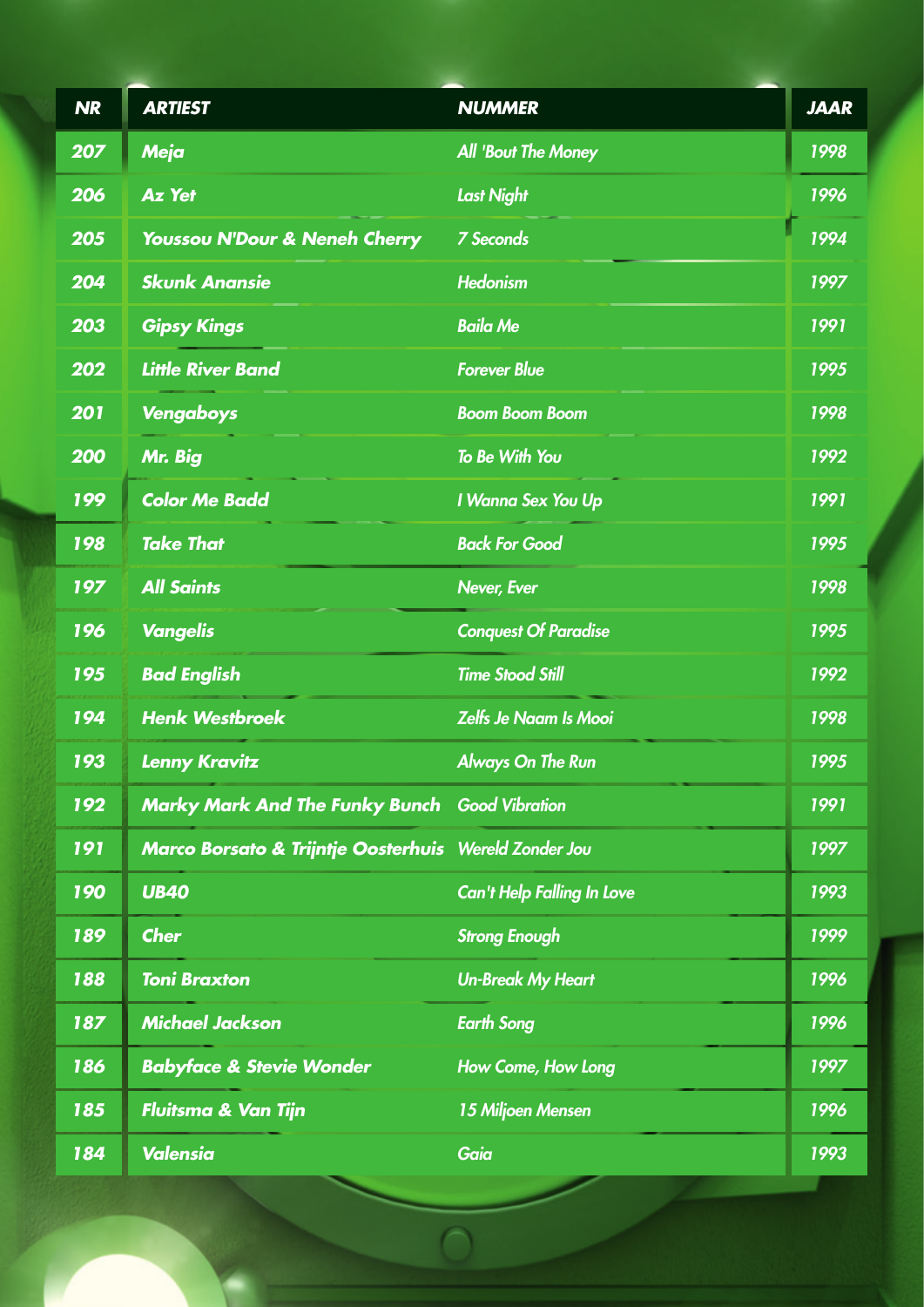| <b>NR</b> | <b>ARTIEST</b>              | <b>NUMMER</b>                     | <b>JAAR</b> |
|-----------|-----------------------------|-----------------------------------|-------------|
| 183       | <b>Crowded House</b>        | <b>Weather With You</b>           | 1992        |
| 182       | <b>Alanis Morissette</b>    | <b>Ironic</b>                     | 1996        |
| 181       | Liquido                     | <b>Narcotic</b>                   | 1999        |
| 180       | <b>Queen</b>                | <b>Heaven For Everyone</b>        | 1995        |
| 179       | <b>Aswad</b>                | <b>Next To You</b>                | 1990        |
| 178       | <b>Whitney Houston</b>      | I Will Always Love You            | 1992        |
| 177       | <b>Bon Jovi</b>             | <b>Keep The Faith</b>             | 1992        |
| 176       | <b>Inner Circle</b>         | Sweat (La La La)                  | 1992        |
| 175       | <b>Eros Ramazzotti</b>      | <b>Se Bastasse Una Canzone</b>    | 1990        |
| 174       | <b>Army Of Lovers</b>       | <b>Crucified</b>                  | 1991        |
| 173       | <b>Janet Jackson</b>        | <b>Escapade</b>                   | 1990        |
| 172       | <b>Spice Girls</b>          | Who Do You Think You Are          | 1997        |
| 171       | <b>Blackstreet</b>          | <b>No Diggity</b>                 | 1996        |
| 170       | <b>Salt 'N Pepa</b>         | Let's Talk About Sex              | 1991        |
| 169       | <b>Robby Valentine</b>      | <b>Over And Over Again</b>        | 1991        |
| 168       | <b>Acda &amp; De Munnik</b> | <b>Het Regent Zonnestralen</b>    | 1998        |
| 167       | <b>Curtis Stigers</b>       | I Wonder Why                      | 1992        |
| 166       | <b>Mark Morrison</b>        | <b>Return Of The Mack</b>         | 1996        |
| 165       | <b>Kelly Family</b>         | <b>Fell In Love With An Alien</b> | 1997        |
| 164       | <b>Genesis</b>              | <b>No Son Of Mine</b>             | 1991        |
| 163       | <b>Michael Jackson</b>      | <b>Heal The World</b>             | 1992        |
| 162       | <b>Matthias Reim</b>        | Verdammt, Ich Lieb' Dich          | 1990        |
| 161       | <b>Elton John</b>           | <b>Candle In The Wind (1997)</b>  | 1997        |
| 160       | <b>2 Unlimited</b>          | No One                            | 1994        |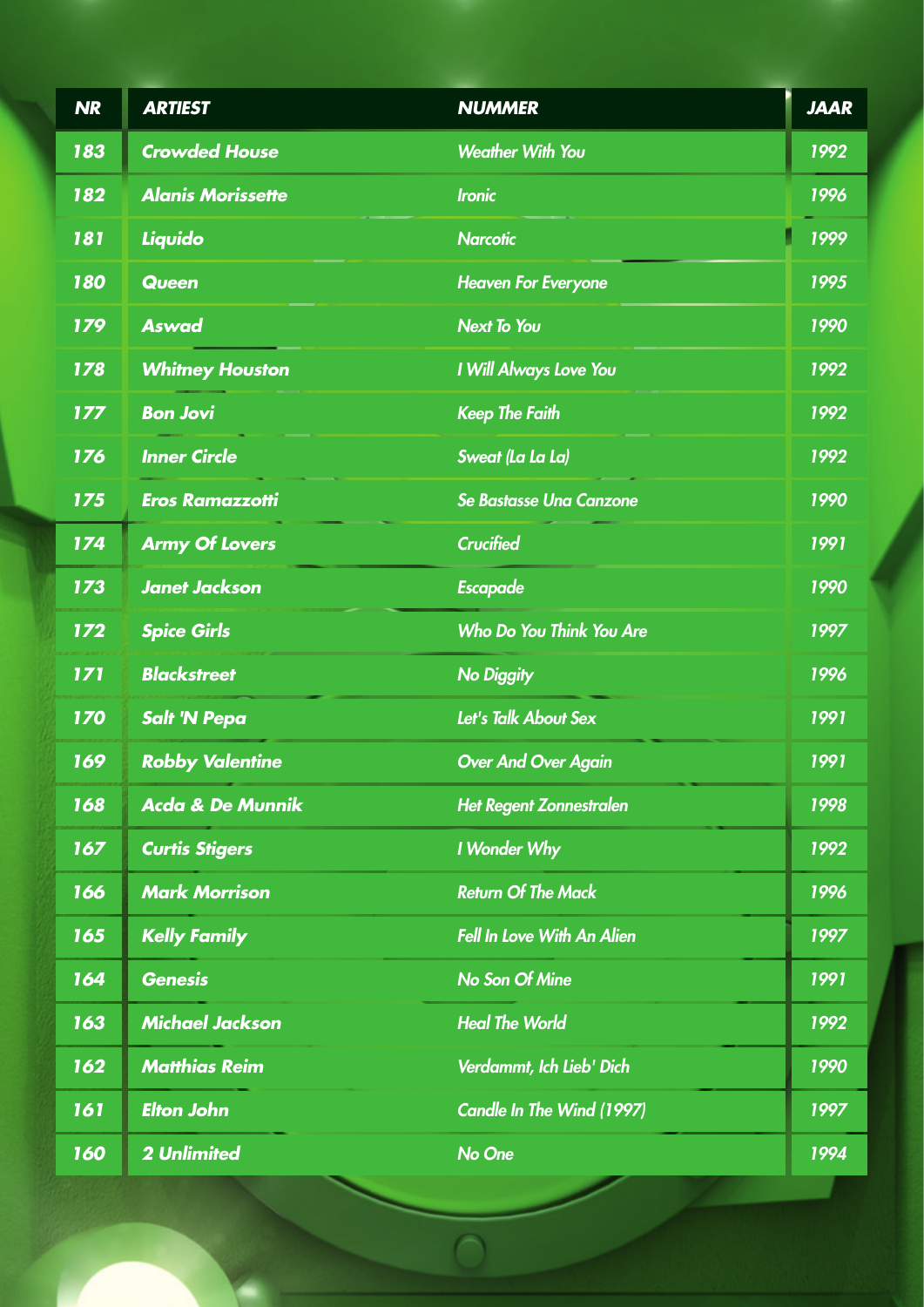| <b>NR</b> | <b>ARTIEST</b>             | <b>NUMMER</b>                           | <b>JAAR</b> |
|-----------|----------------------------|-----------------------------------------|-------------|
| 159       | <b>Guus Meeuwis</b>        | Per Spoor (Kedeng Kedeng)               | 1996        |
| 158       | <b>Tina Turner</b>         | I Don't Wanna Fight                     | 1993        |
| 157       | <b>Boyzone</b>             | <b>No Matter What</b>                   | 1998        |
| 156       | <b>Massive Attack</b>      | <b>Unfinished Sympathy</b>              | 1991        |
| 155       | <b>Van Dik Hout</b>        | <b>Stil In Mij</b>                      | 1994        |
| 154       | <b>Bobby Brown</b>         | <b>Two Can Play That Game</b>           | 1995        |
| 153       | <b>Lisa Stansfield</b>     | Change                                  | 1991        |
| 152       | <b>Snap</b>                | <b>Welcome To Tomorrow</b>              | 1994        |
| 151       | <b>Rozalla</b>             | <b>Everybody's Free</b>                 | 1991        |
| 150       | <b>Chaka Demus</b>         | <b>Tease Me</b>                         | 1993        |
| 149       | <b>Wes</b>                 | <b>Alane</b>                            | 1997        |
| 148       | R. E. M.                   | <b>Everybody Hurts</b>                  | 1993        |
| 147       | <b>Marco Borsato</b>       | <b>Je Hoeft Niet Naar Huis Vannacht</b> | 1995        |
| 146       | <b>Robbie Williams</b>     | <b>Millennium</b>                       | 1998        |
| 145       | <b>Mecano</b>              | Hijo De La Luna                         | 1990        |
| 144       | <b>Right Said Fred</b>     | I'm Too Sexy                            | 1991        |
| 143       | <b>City To City</b>        | <b>The Road Ahead</b>                   | 1999        |
| 142       | <b>Cece Peniston</b>       | We Got A Love Thang                     | 1992        |
| 141       | <b>Bryan Adams</b>         | (Everything I Do) I Do It For You       | 1991        |
| 140       | <b>Ultimate Kaos</b>       | Casanova                                | 1998        |
| 139       | <b>Alannah Myles</b>       | <b>Black Velvet</b>                     | 1990        |
| 138       | <b>Roxette</b>             | <b>Joyride</b>                          | 1991        |
| 137       | <b>Brandy &amp; Monica</b> | The Boy Is Mine                         | 1998        |
| 136       | <b>Prince</b>              | <b>Diamonds And Pearls</b>              | 1991        |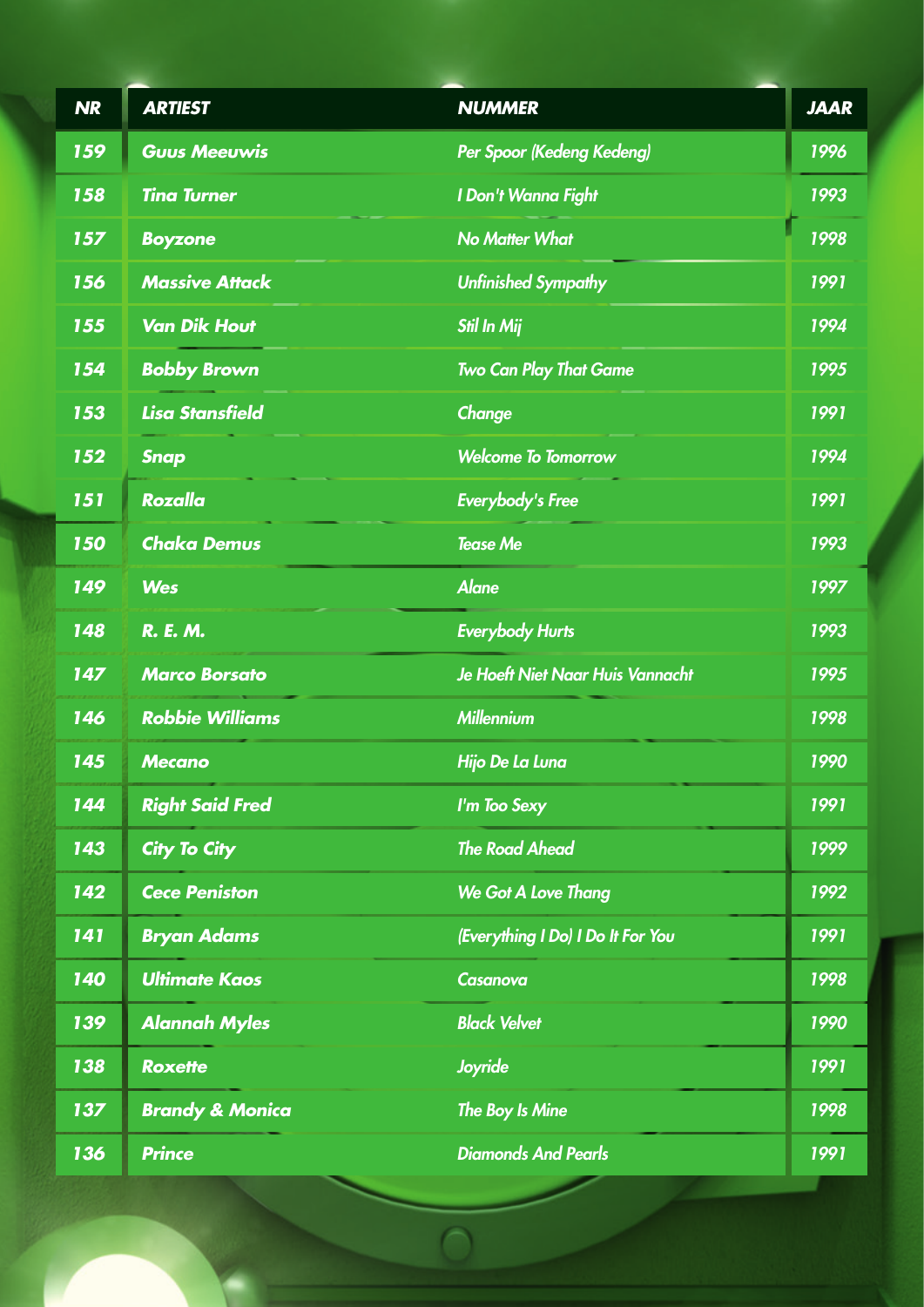| <b>NR</b> | <b>ARTIEST</b>                           | <b>NUMMER</b>                           | <b>JAAR</b> |
|-----------|------------------------------------------|-----------------------------------------|-------------|
| 135       | <b>Scorpions</b>                         | <b>Wind Of Change</b>                   | 1991        |
| 134       | <b>2 Brothers On The 4Th Floor</b>       | <b>Dreams (Will Come Alive)</b>         | 1994        |
| 133       | <b>Sting</b>                             | If I Ever Lose My Faith In You          | 1993        |
| 132       | <b>Whigfield</b>                         | <b>Think Of You</b>                     | 1995        |
| 131       | <b>Total Touch</b>                       | Somebody Else's Lover                   | 1996        |
| 130       | <b>Charly Lownoise &amp; Mental Theo</b> | <b>Wonderful Days</b>                   | 1995        |
| 129       | <b>Spice Girls</b>                       | <b>Stop</b>                             | 1998        |
| 128       | <b>Cece Peniston</b>                     | <b>Finally</b>                          | 1992        |
| 127       | <b>Phil Collins</b>                      | Something Happened On The Way To Heaven | 1990        |
| 126       | <b>Rene Froger</b>                       | <b>Nobody Else</b>                      | 1991        |
| 125       | <b>Dr Alban</b>                          | <b>Sing Hallelujah!</b>                 | 1992        |
| 124       | <b>George Michael &amp; Elton John</b>   | Don't Let The Sun Go Down On Me         | 1991        |
| 123       | 2Pac                                     | <b>Changes</b>                          | 1999        |
| 122       | <b>Hanson</b>                            | <b>Mmmbop</b>                           | 1997        |
| 121       | <b>Blackbox</b>                          | <b>Strike It Up</b>                     | 1993        |
| 120       | <b>Manau</b>                             | La Tribu De Dana                        | 1999        |
| 119       | R. Kelly                                 | <b>She's Got That Vibe</b>              | 1992        |
| 118       | <b>Take That</b>                         | <b>Everything Changes</b>               | 1994        |
| 117       | <b>Chesney Hawkes</b>                    | The One And Only                        | 1991        |
| 116       | <b>George Michael</b>                    | <b>Outside</b>                          | 1998        |
| 115       | <b>Golden Earring</b>                    | <b>Another 45 Miles (Live)</b>          | 1993        |
| 114       | <b>KIf</b>                               | <b>Justified &amp; Ancient</b>          | 1992        |
| 113       | <b>Madonna</b>                           | The Power Of Goodbye                    | 1998        |
| 112       | <b>Everything But The Girl</b>           | <b>Missing</b>                          | 1995        |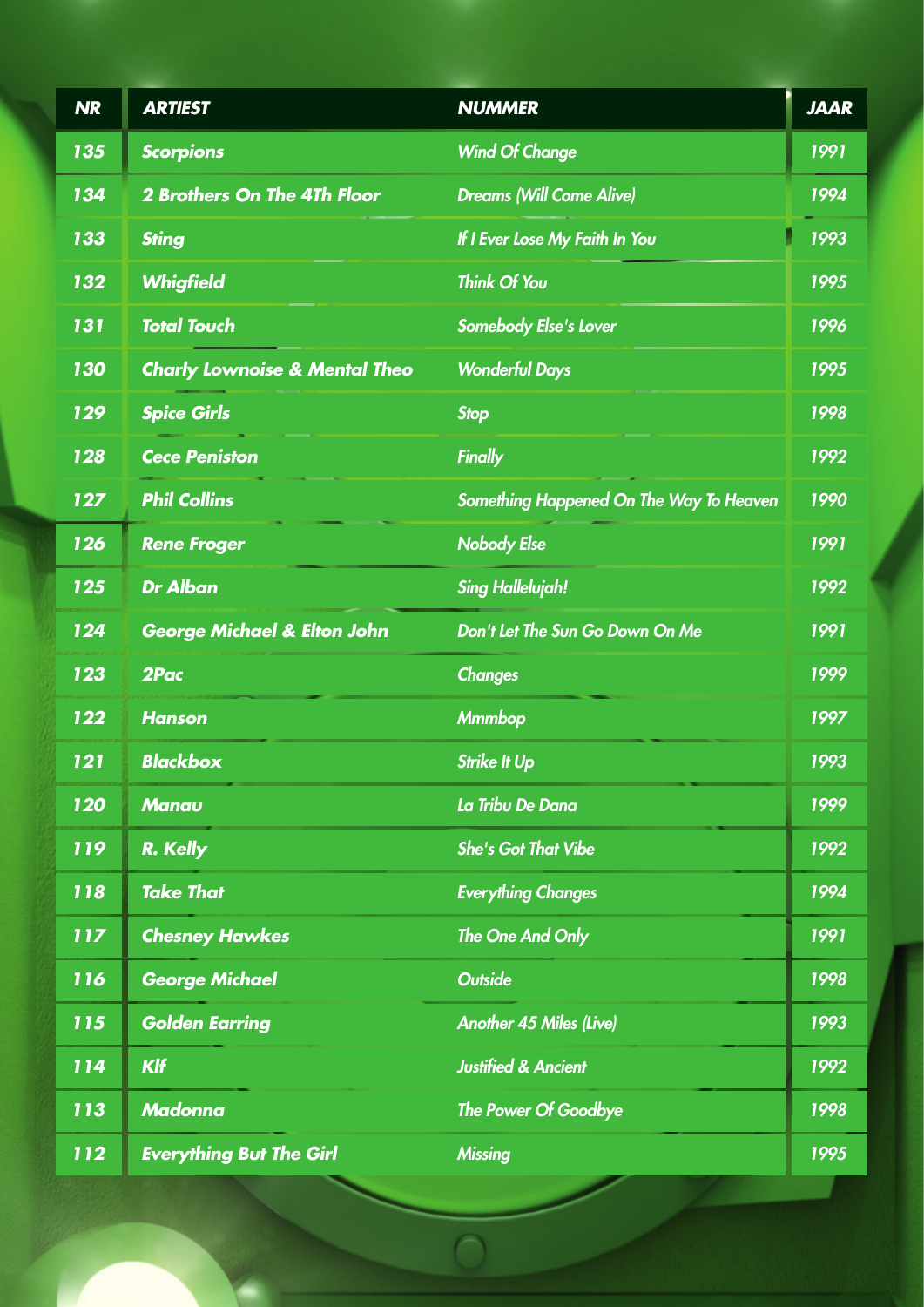| <b>NR</b>  | <b>ARTIEST</b>                                | <b>NUMMER</b>                    | <b>JAAR</b>   |
|------------|-----------------------------------------------|----------------------------------|---------------|
| 111        | Dj Jean                                       | <b>The Launch</b>                | 1999          |
| <b>110</b> | <b>Genesis</b>                                | <b>Jesus He Knows Me</b>         | 1992          |
| 109        | <b>C&amp;C Music Factory</b>                  | <b>Gonna Make You Sweat</b>      | 1993          |
| 108        | <b>Rob De Nijs</b>                            | <b>Banger Hart</b>               | 1996          |
| 107        | <b>Backstreet Boys</b>                        | I Want It That Way               | 1999          |
| 106        | <b>Snap</b>                                   | <b>The Power</b>                 | 1990          |
| 105        | <b>Spice Girls</b>                            | 2 Become 1                       | 1997          |
| 104        | <b>Shaggy</b>                                 | <b>Oh Carolina</b>               | 1993          |
| 103        | <b>Ricky Martin</b>                           | Livin' La Vida Loca              | 1999          |
| 102        | <b>Guns N' Roses</b>                          | <b>Knocking On Heavens Door</b>  | 1992          |
| 101        | <b>Duke</b>                                   | So In Love With You              | 1995          |
| 100        | <b>Queen</b>                                  | <b>Who Wants To Live Forever</b> | 1986          |
| 99         | <b>Andre Hazes</b>                            | <b>De Vlieger</b>                | 1992          |
| 98         | <b>Billy Joel</b>                             | <b>The River Of Dreams</b>       | 1993          |
| 97         | <b>Another Level</b>                          | <b>Freak Me</b>                  | <u> 1998 </u> |
| 96         | <b>The Radios</b>                             | <b>She Goes Na Na</b>            | 1993          |
| 95         | <b>Jon Secada</b>                             | <b>Just Another Day</b>          | 1992          |
| 94         | <b>Seal</b>                                   | <b>Kiss From A Rose</b>          | 1995          |
| 93         | <b>The Cardigans</b>                          | Lovefool                         | 1997          |
| 92         | <b>Anouk</b>                                  | <b>R U Kiddin' Me</b>            | 1999          |
| 91         | Bryan Adams, Rod Stewart & Sting All For Love |                                  | 1994          |
| 90         | <b>Extreme</b>                                | <b>More Than Words</b>           | 1991          |
| 89         | <b>Robin S</b>                                | Luv 4 Luv                        | 1993          |
| 88         | <b>Bette Midler</b>                           | <b>To Deserve You</b>            | 1996          |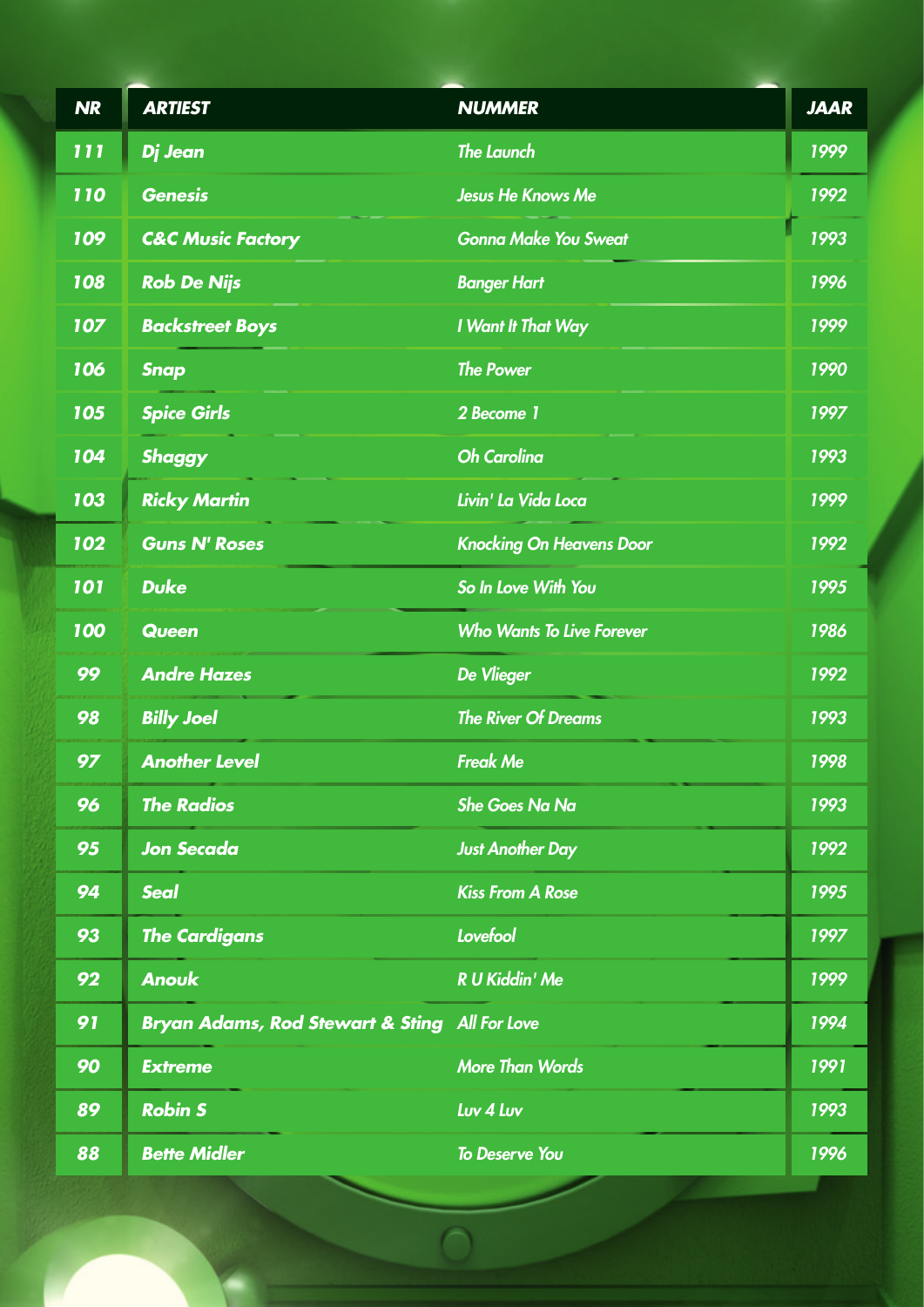| <b>NR</b>      | <b>ARTIEST</b>                    | <b>NUMMER</b>                  | <b>JAAR</b> |
|----------------|-----------------------------------|--------------------------------|-------------|
| 87             | <b>Marco Borsato</b>              | <b>Binnen</b>                  | 1999        |
| 86             | <b>Jennifer Lopez</b>             | If You Had My Love             | 1999        |
| 85             | <b>Buckshot Lefonque</b>          | <b>Another Day</b>             | 1997        |
| 84             | <b>Raymond Van Het Groenewoud</b> | Liefde Voor Muziek             | 1991        |
| 83             | <b>Meatloaf</b>                   | I'D Do Anything For Love       | 1993        |
| 82             | <b>Robert Miles</b>               | <b>Children</b>                | 1996        |
| 81             | <b>Ace Of Base</b>                | <b>All That She Wants</b>      | 1993        |
| 80             | <b>Soul Asylum</b>                | <b>Runaway Train</b>           | 1993        |
| 79             | <b>Santana &amp; Rob Thomas</b>   | <b>Smooth</b>                  | 1999        |
| 78             | <b>Madonna</b>                    | <b>Beautiful Stranger</b>      | 1999        |
| 77             | Vengaboys                         | We're Going To Ibiza           | 1999        |
| 76             | <b>Stef Bos</b>                   | Papa                           | 1991        |
| 75             | <b>En Vogue</b>                   | Don't Let Go (Love)            | 1997        |
| 74             | <b>Bon Jovi</b>                   | <b>Bed Of Roses</b>            | 1993        |
| 73             | <b>Snap</b>                       | <b>Rhythm Is A Dancer</b>      | 1992        |
| Z <sub>2</sub> | <b>Depeche Mode</b>               | <b>Enjoy The Silence</b>       | 1990        |
| 71             | <b>Blof</b>                       | <b>Aan De Kust</b>             | 1998        |
| 70             | <b>Shania Twain</b>               | Man I Feel Like A Woman        | 1999        |
| 69             | <b>4 Non Blondes</b>              | <b>What's Up</b>               | 1993        |
| 68             | <b>Cher</b>                       | <b>Believe</b>                 | 1999        |
| 67             | <b>Bruce Springsteen</b>          | <b>Streets Of Philadelphia</b> | 1994        |
| 66             | <b>Prince</b>                     | <b>The Most Beautiful Girl</b> | 1994        |
| 65             | <b>Lenny Kravitz</b>              | It Ain't Over 'til It's Over   | 1991        |
| 64             | <b>Oasis</b>                      | Wonderwall                     | 1995        |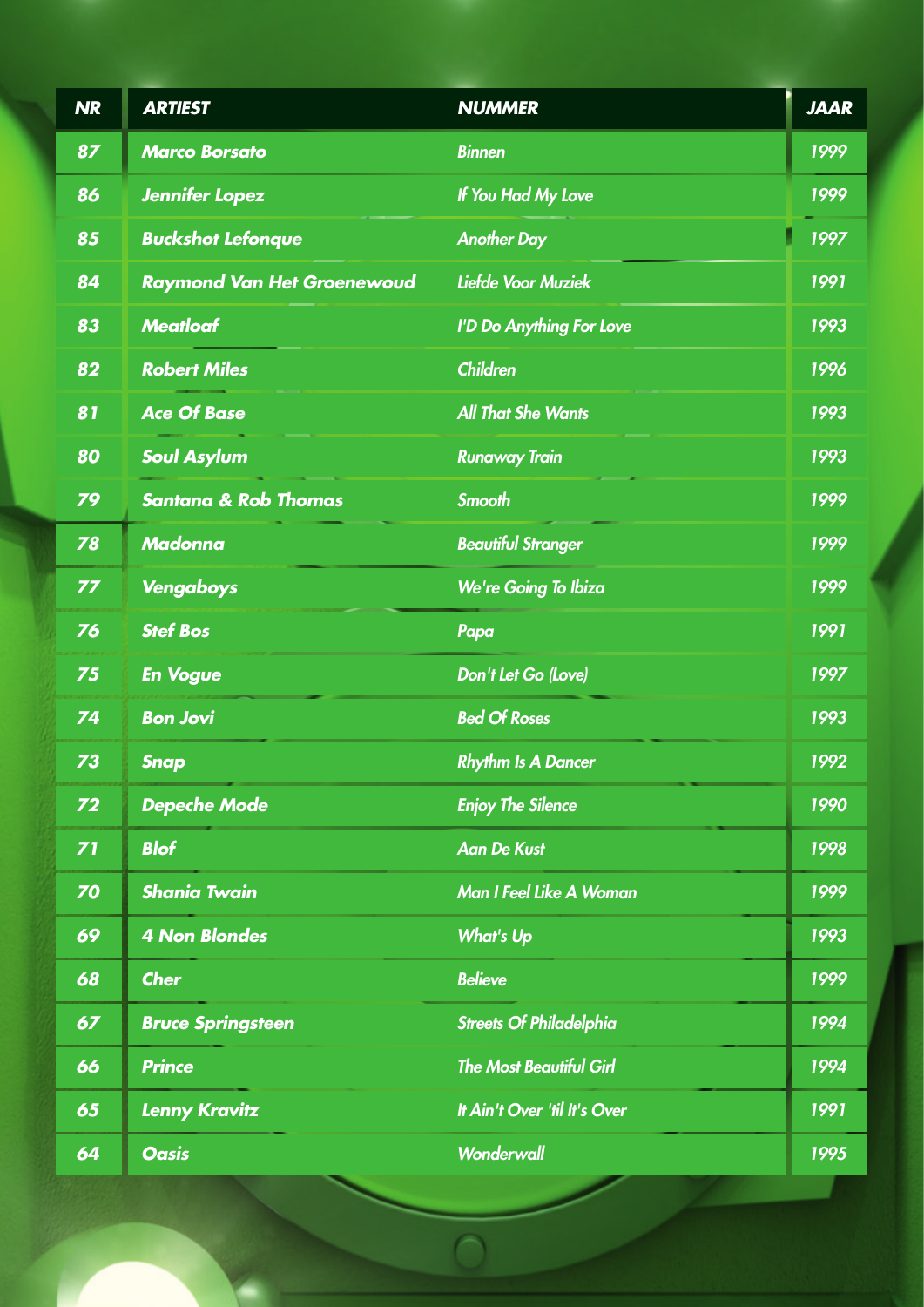| <b>NR</b>       | <b>ARTIEST</b>                     | <b>NUMMER</b>                      | <b>JAAR</b> |
|-----------------|------------------------------------|------------------------------------|-------------|
| 63              | <b>M People</b>                    | <b>Moving On Up</b>                | 1993        |
| 62              | Clouseau                           | <b>Daar Gaat Ze</b>                | 1990        |
| $\overline{61}$ | <b>Michael Jackson</b>             | <b>Remember The Time</b>           | 1992        |
| 60              | R. Kelly                           | I Believe I Can Fly                | 1997        |
| 59              | <b>Lou Bega</b>                    | <b>Mambo No.5</b>                  | 1999        |
| 58              | <b>The Rembrandts</b>              | I'll Be There For You              | 1997        |
| 57              | <b>Janet Jackson</b>               | <b>Together Again</b>              | 1998        |
| 56              | <b>Duran Duran</b>                 | <b>Ordinary World</b>              | 1993        |
| 55              | <b>Red Hot Chili Peppers</b>       | <b>Under The Bridge</b>            | 1992        |
| 54              | <b>The B 52's</b>                  | <b>Love Shack</b>                  | 1989        |
| 53              | <b>Enigma</b>                      | <b>Sadeness Part One</b>           | 1990        |
| 52              | <b>Heart</b>                       | All I Wanna Do Is Make Love To You | 1990        |
| 51              | <b>Simply Red</b>                  | <b>Something Got Me Started</b>    | 1991        |
| 50              | <b>Bryan Adams &amp; Melanie C</b> | <b>When You're Gone</b>            | 1998        |
| 49              | <b>Total Touch</b>                 | <b>Touch Me There</b>              | 1996        |
| 48              | <b>Lutricia Mcneal</b>             | <b>Ain't That Just The Way</b>     | 1997        |
| 47              | <b>Jennifer Paige</b>              | Crush                              | 1998        |
| 46              | <b>Madonna</b>                     | <b>Vogue</b>                       | 1990        |
| 45              | <b>Volumia!</b>                    | <b>Afscheid</b>                    | 1998        |
| 44              | <b>The Farm</b>                    | <b>All Together Now</b>            | 1991        |
| 43              | <b>Guus Meeuwis</b>                | Het Is Een Nacht(Levensecht)       | 1995        |
| 42              | <b>Lionel Richie</b>               | <b>My Destiny</b>                  | 1992        |
| 41              | <b>Sinead O'Connor</b>             | <b>Nothing Compares 2 U</b>        | 1990        |
| 40              | U <sub>2</sub>                     | <b>Mysterious Ways</b>             | 1992        |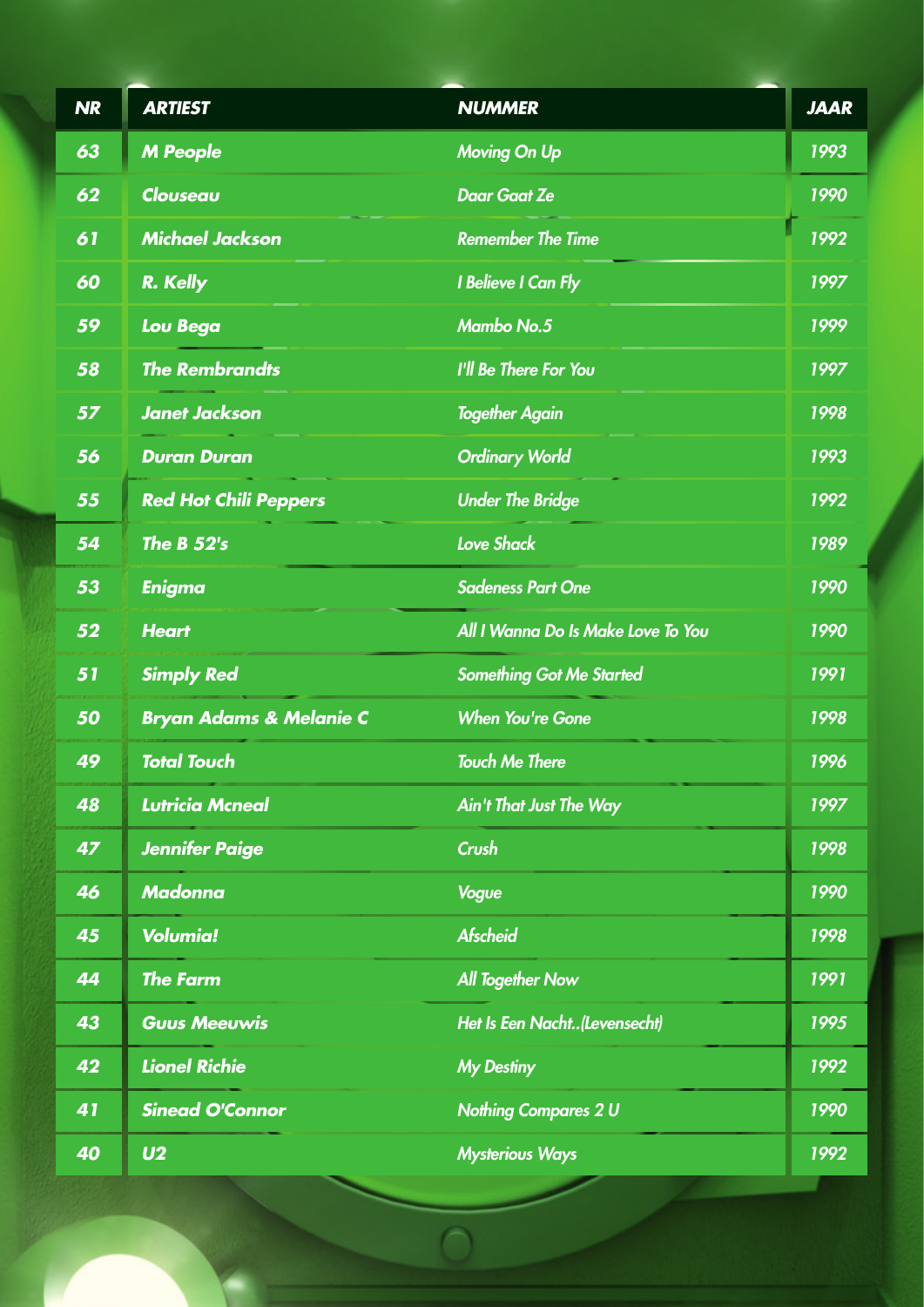| <b>NR</b>       | <b>ARTIEST</b>                    | <b>NUMMER</b>                      | <b>JAAR</b> |
|-----------------|-----------------------------------|------------------------------------|-------------|
| 39              | <b>Faithless</b>                  | God Is A Dj                        | 1998        |
| 38              | <b>Eros Ramazzotti</b>            | <b>Piu Bella Cosa</b>              | 1996        |
| 37              | <b>Incognito</b>                  | <b>Always There</b>                | 1991        |
| 36              | <b>Brian May</b>                  | <b>Too Much Love Will Kill You</b> | 1992        |
| 35              | <b>Marco Borsato</b>              | <b>Dromen Zijn Bedrog</b>          | 1994        |
| 34              | <b>Aerosmith</b>                  | Cryin'                             | 1993        |
| 33              | <b>Roxette</b>                    | How Do You Do                      | 1992        |
| 32              | <b>Rene Klijn</b>                 | <b>Mr.Blue</b>                     | 1993        |
| 31              | <b>George Michael &amp; Queen</b> | Somebody To Love                   | 1993        |
| 30              | <b>Dr Alban</b>                   | It's My Life                       | 1992        |
| 29              | <b>Metallica</b>                  | <b>Nothing Else Matters</b>        | 1992        |
| 28              | <b>Tasmin Archer</b>              | <b>Sleeping Satellite</b>          | 1992        |
| 27 <sub>2</sub> | <b>Britney Spears</b>             | <b>Baby One More Time</b>          | 1999        |
| 26              | <b>Genesis</b>                    | I Can't Dance                      | 1992        |
| 25              | <b>London Beat</b>                | I'Ve Been Thinking About You       | 1990        |
| 24              | <b>Pearl Jam</b>                  | <b>Alive</b>                       | 1992        |
| 23              | Gala                              | <b>Freed From Desire</b>           | 1996        |
| 22              | <b>Mc Hammer</b>                  | <b>U Can't Touch This</b>          | 1990        |
| 21              | <b>Haddaway</b>                   | <b>What Is Love</b>                | 1993        |
| 20              | <b>Queen</b>                      | <b>Innuendo</b>                    | 1991        |
| 19              | <b>Oleta Adams</b>                | <b>Window Of Hope</b>              | 1993        |
| 18              | <b>Eagle Eye Cherry</b>           | <b>Save Tonight</b>                | 1998        |
| 17 <sub>2</sub> | <b>Nirvana</b>                    | <b>Smells Like Teen Spirit</b>     | 1991        |
| 16              | <b>Seal</b>                       | <b>Crazy</b>                       | 1991        |